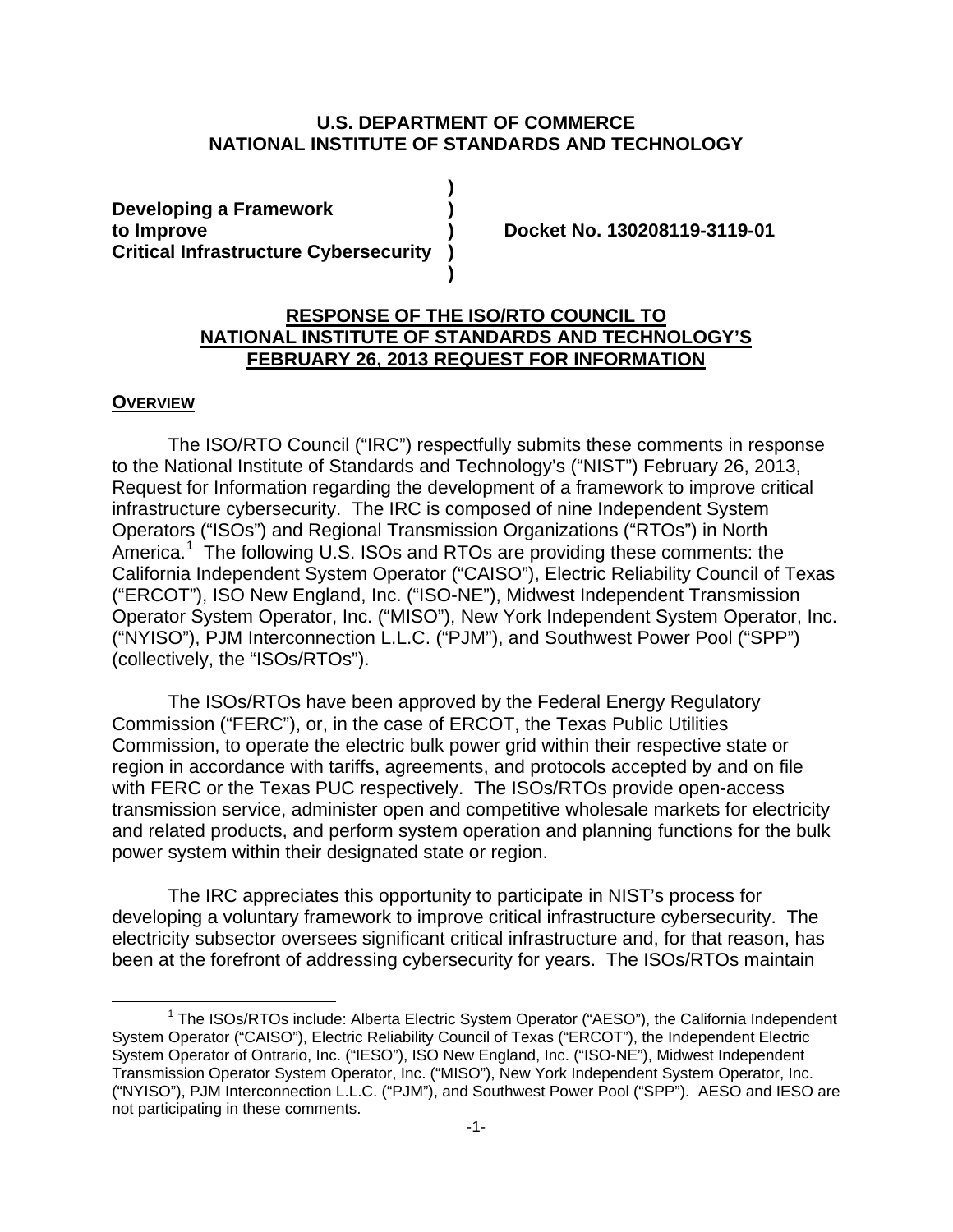extensive risk management processes to address all risks to the reliable operation of the bulk power system within their designated state or region. Each ISO/RTO's process includes a comprehensive program to address cybersecurity risks organization-wide that draws on both mandatory and enforceable reliability standards and additional cybersecurity standards, guidelines, and best practices. Each ISO/RTO's cybersecurity program has been developed based on its specific structure, operating characteristics, responsibilities, and risk assessments.

The IRC believes that with the right formulation the NIST framework can complement and enhance existing ISO/RTOs' cybersecurity frameworks. The IRC encourages NIST to establish an overarching framework that recognizes, accommodates and complements the extensive cybersecurity standards in use within the electricity subsector. The NIST framework should facilitate the dissemination of useful information and guidance to companies, such as the ISOs/RTOs, with important cybersecurity responsibilities and promote communication concerning cyber protection across industries and between the public and private sectors. The NIST framework should not, however, create additional obligations, duplicate, or create conflicting requirements relative to the extensive standards already applicable to the electricity subsector.

### **Current Cybersecurity Framework for the Bulk Power System**

A primary responsibility of ISOs/RTOs is to ensure the reliability of the bulk power system within their designated states or regions. ISOs/RTOs operate wholesale electric markets and use market tools, along with their operational control over the transmission system, to ensure both the security and adequacy of the bulk power system within their footprint.<sup>[2](#page-1-0)</sup> Given their responsibility for the reliability of critical infrastructure, ISOs/RTOs have a long history of developing and complying with reliability standards, including cybersecurity requirements. The ISOs/RTOs have also collaborated with other organizations to improve sector-wide cybersecurity protection. This includes their mutually beneficial collaboration with their Sector Specific Agency ("SSA") – the U.S. Department of Energy ("DOE"). This collaboration has resulted in, among other things: the development of best practices for securing smart grid technologies, participation in federally-funded research projects to develop advanced cybersecurity technologies for the energy sector, and training exercises for advanced techniques in computer network defense.

With the Energy Policy Act of 2005, Congress directed FERC to exercise regulatory authority over the reliability of the bulk power system and specifically identified cybersecurity as one such area within FERC's charge. FERC's authority encompasses all users of the bulk power system but is circumscribed to approving and enforcing reliability standards developed by the designated Electric Reliability Organization ("ERO"). The North American Electric Reliability Corporation (NERC)

<span id="page-1-0"></span> $2$  Congress has defined "bulk power system" as, "(A) facilities and control systems necessary for operating an interconnected electric energy transmission network (or any portion thereof); and (B) electric energy from generation facilities needed to maintain transmission system reliability."  $\overline{a}$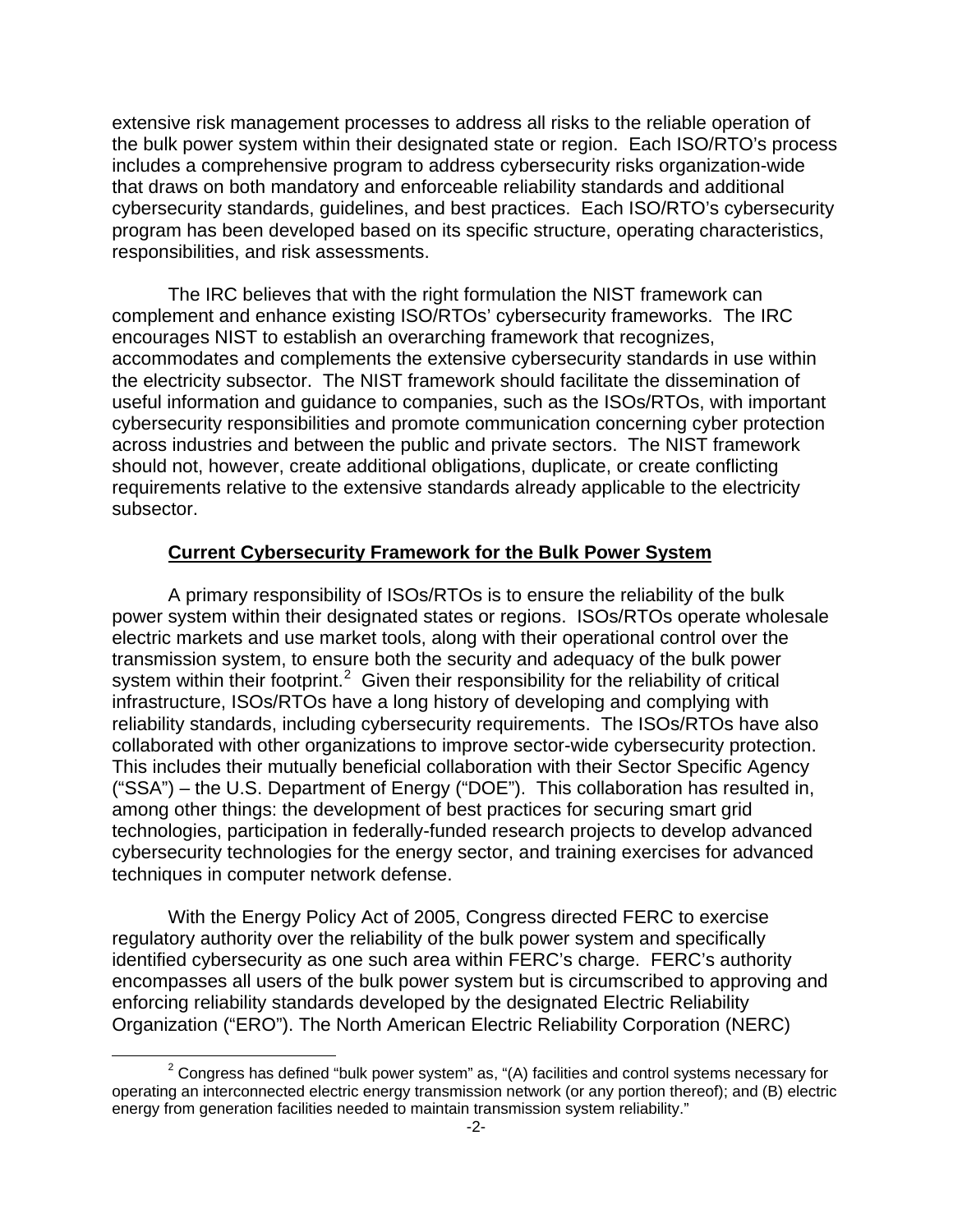serves as the ERO for the western, eastern and Texas interconnections in the United States, Canada, and parts of Mexico.

NERC first adopted voluntary cybersecurity standards in 2003. These were replaced by NERC's Critical Infrastructure Protection ("CIP") reliability standards in 2006. The CIP reliability standards include requirements that address all major aspects of cyber protection. They were accepted by FERC as mandatory and enforceable reliability standards in 2008.

The CIP reliability standards were developed by industry stakeholders using their technical expertise and taking into account the unique needs and attributes of the electricity subsector. These standards were developed to enhance the already robust cybersecurity protection for a data-rich industry without compromising system operators' ability to reliably dispatch thousands of generating units and manage the flow of power over hundreds of thousands of miles of transmission lines in real time, during every hour of every day. Since the initial CIP reliability standards were adopted, they have been further refined several times through NERC's iterative stakeholder process to enhance their protections and clarify their requirements. Version 3 of the CIP standards is currently in place. Version 4 will go into effect on April 1, 2014, and version 5 was filed for FERC approval on January 31, 2013.

Each ISO/RTO maintains its own comprehensive cybersecurity program that draws from both the mandatory NERC CIP reliability standards and other industry standards and guidelines to ensure the reliable provision of electric service. The IRC is providing in its responses to NIST's questions below a description of ISOs/RTOs' current cybersecurity framework, noting that these responses are constrained, in some cases, by the ISOs/RTOs' obligation to protect confidential and critical infrastructure information from public disclosure.

### **A Model for a Complementary NIST Framework**

NIST should establish an advisory umbrella framework that recognizes the existing cybersecurity frameworks already in place within the electricity subsector and other sectors. The NIST framework should make available tools and processes that will enhance the effectiveness of existing programs in all sectors. NIST should, for example, establish processes that will promote communication, collaboration, and innovation across industry sectors and between the public and private sector to address evolving cybersecurity threats. In this way, NIST can inform and promote the flexibility required for companies to respond rapidly to constantly evolving cybersecurity threats.

Specifically, NIST should address cross-sector issues such as:

- Information sharing between the government and various sectors, including the provision of actionable information regarding real-time threats and mitigation, tactics, and solutions regarding such threats;
- Similar information sharing between and among industry sectors;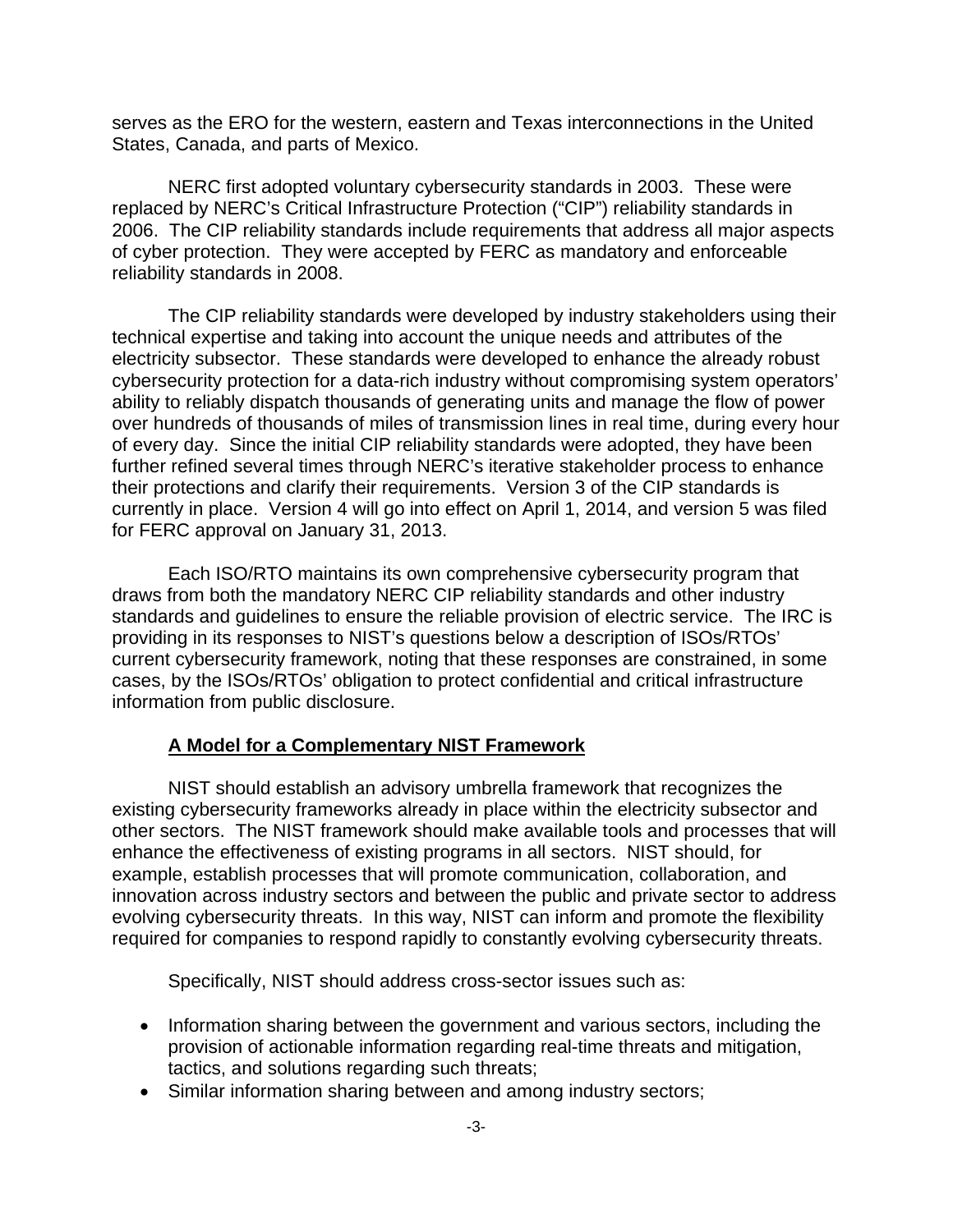- Development of and access to cybersecurity tools and information to address common cross-sector needs, including hardware and applications;
- Development of and support regarding cybersecurity processes and best practices that are potentially transferable across sectors;
- Identifying and encouraging the development of human and technology resources to meet anticipated future cybersecurity needs; and
- Focusing research and development to meet short and long term cyber protection goals.

NIST should not, however, create additional obligations or requirements that duplicate or conflict with the extensive sector-specific requirements already in place. Such additional or conflicting requirements would, at best, create an unnecessary and cumbersome administrative burden and, at worst, could impede the effective threat management it is intended to promote.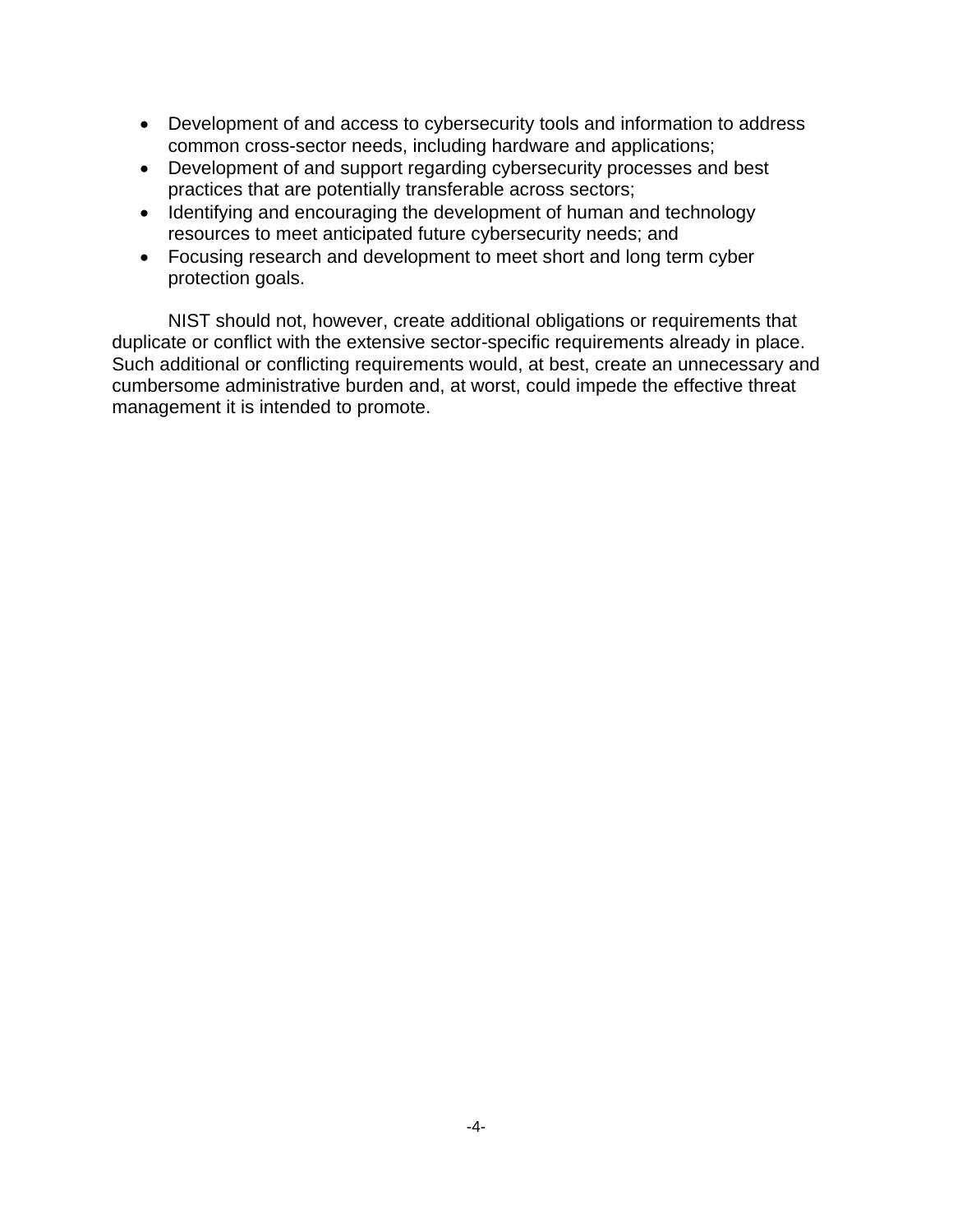## **QUESTIONS**

## *Section 1: Current Risk Management Practices*

NIST solicits information about how organizations assess risk; how cybersecurity factors into that risk assessment; the current usage of existing cybersecurity frameworks, standards, and guidelines; and other management practices related to cybersecurity. In addition, NIST is interested in understanding whether particular frameworks, standards, guidelines, and/or best practices are mandated by legal or regulatory requirements and the challenges organizations perceive in meeting such requirements. This will assist in NIST's goal of developing a Framework that includes and identifies common practices across sectors.

## **1. What do organizations see as the greatest challenges in improving cybersecurity practices across critical infrastructure?**

The electricity subsector is at the forefront of cybersecurity protection. As described above, ISOs/RTOs already maintain extensive cybersecurity programs that draw from both mandatory and enforceable NERC CIP reliability standards and other industry standards and guidelines. These standards and guidelines were developed and are continually refined by technical experts, establish robust cybersecurity requirements that protect the transmission backbone of the United States, and ensure that the industry can reliably provide necessary electric service in real time for every hour of every day. Each ISO/RTO has developed its cybersecurity program based on its structure, operating characteristics, responsibilities, and risk assessments.

The IRC believes a substantial challenge to improving cybersecurity practices across its critical infrastructure will be the careful development of a flexible framework that recognizes and complements existing robust industry-specific cybersecurity frameworks, while providing for the coordination, communication, and leveraging of important cybersecurity information, technical expertise, and training resources among industry stakeholders, across different industry groups, and between the public and private sectors.

In addition, the IRC believes that there are additional challenges to the enhancement of critical infrastructure cyber protection that exist across all industry sectors. These challenges include:

• Companies with critical infrastructure responsibilities may lack timely access to actionable intelligence necessary to disrupt ongoing threats. Some cybersecurity threats operate outside the capabilities of most commercially-available security technology. Until actionable intelligence can be communicated at machine speed to entities with cybersecurity responsibilities, in a manner that allows machine-speed response, it will be difficult to mitigate such threats.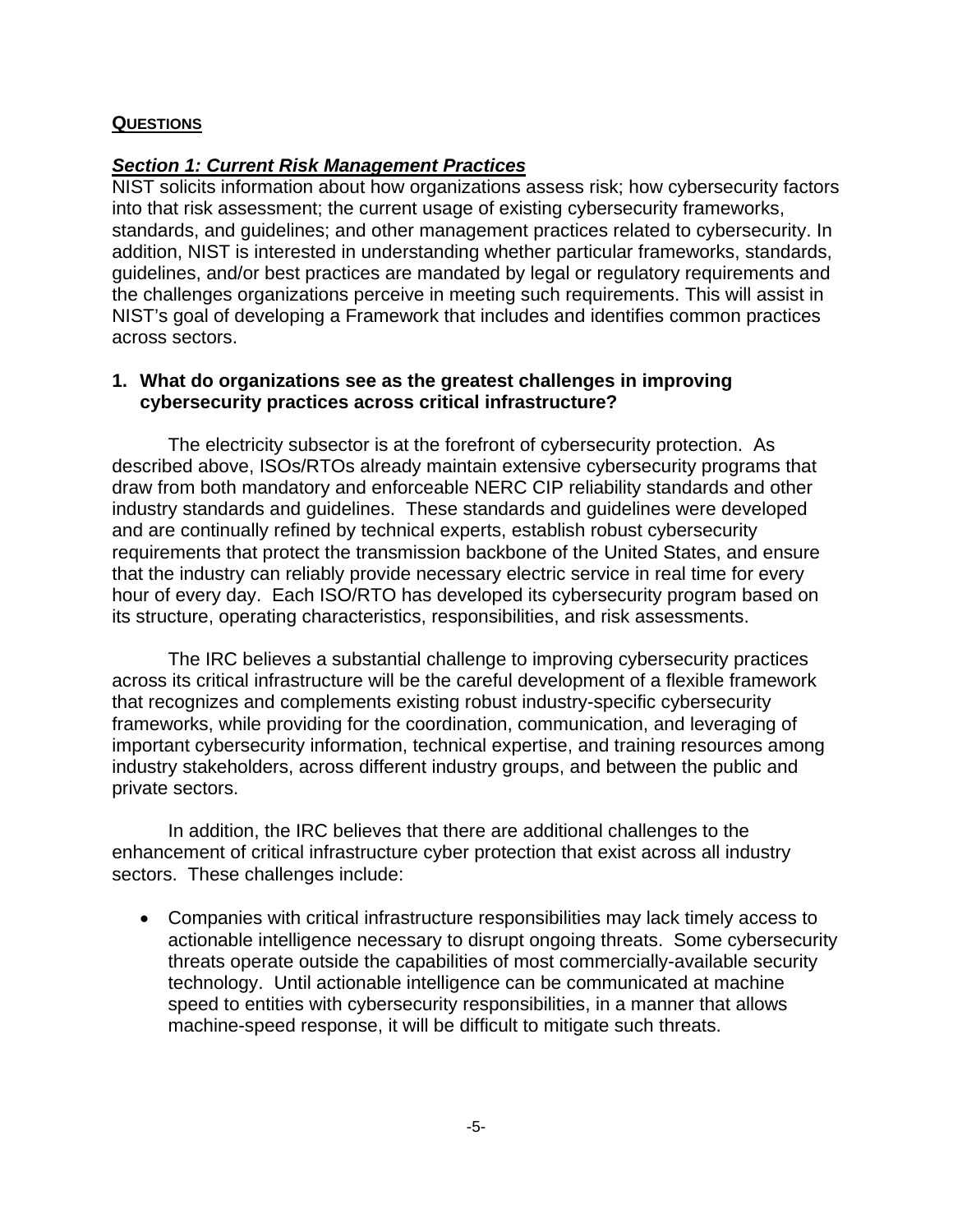- Even with access to relevant information and intelligence, many entities lack access to information on effective operational and defensive tradecraft beyond what can be gleaned from generic best practice guidance or regulatory requirements. Without real operational training, access to trusted communities interested in sharing tradecraft, or access to information required to protect the relevant critical infrastructure, entities may have difficulty effectively applying those resources.
- In addition, there is a forward-looking need to recruit and train additional computer network defense professionals, whose limited numbers could undermine the effective management of cybersecurity programs. There are limited resources capable of performing the site-specific detailed security analysis necessary to uncover the activity of unknown threats. There are also limited resources available for advanced research on threats and the associated tools, techniques, practices, and ongoing activities necessary to counter them.

NIST could address these challenges through improved processes for communication and collaboration across industry sectors and between the public and private sector. In addition, it would be very helpful if NIST could identify the most important research and development priorities and highlight the policy initiatives that can promote greater consideration of best practices and development of human resources. NIST's ability to develop a cross-sector process can lead to the development of the research and development and policy/software initiatives that can best meet future cross-sector needs. By contrast, a strict industry-by-industry approach on these cross-sector issues would likely lead to sub-optimal results and a more balkanized agenda for future research and development and human resource initiatives. The IRC stands ready to help drive this cross-sector analysis through a robust NIST process.

## **2. What do organizations see as the greatest challenges in developing a crosssector standards-based Framework for critical infrastructure?**

The electricity subsector is subject to an extensive cybersecurity framework that draws from both mandatory and enforceable reliability requirements and other industry standards and guidelines that cover all aspects of cyber protection and are tailored to address the unique attributes of the industry. The NIST process should not add to these obligations, but rather should create an overarching framework that recognizes, accommodates, and complements the existing cybersecurity standards for the electricity subsector, while providing for improved coordination and collaboration among stakeholders within the electricity subsector, among different industry groups, and between the public and private sectors.

The NIST framework should not create static requirements that would duplicate or conflict with the existing cybersecurity framework already in use by the electricity subsector. An overly prescriptive approach to creating standards or best practice solutions that has a one-size-fits-all focus would not align well with, nor effectively address the present and future cybersecurity risks facing the electricity subsector. Such -6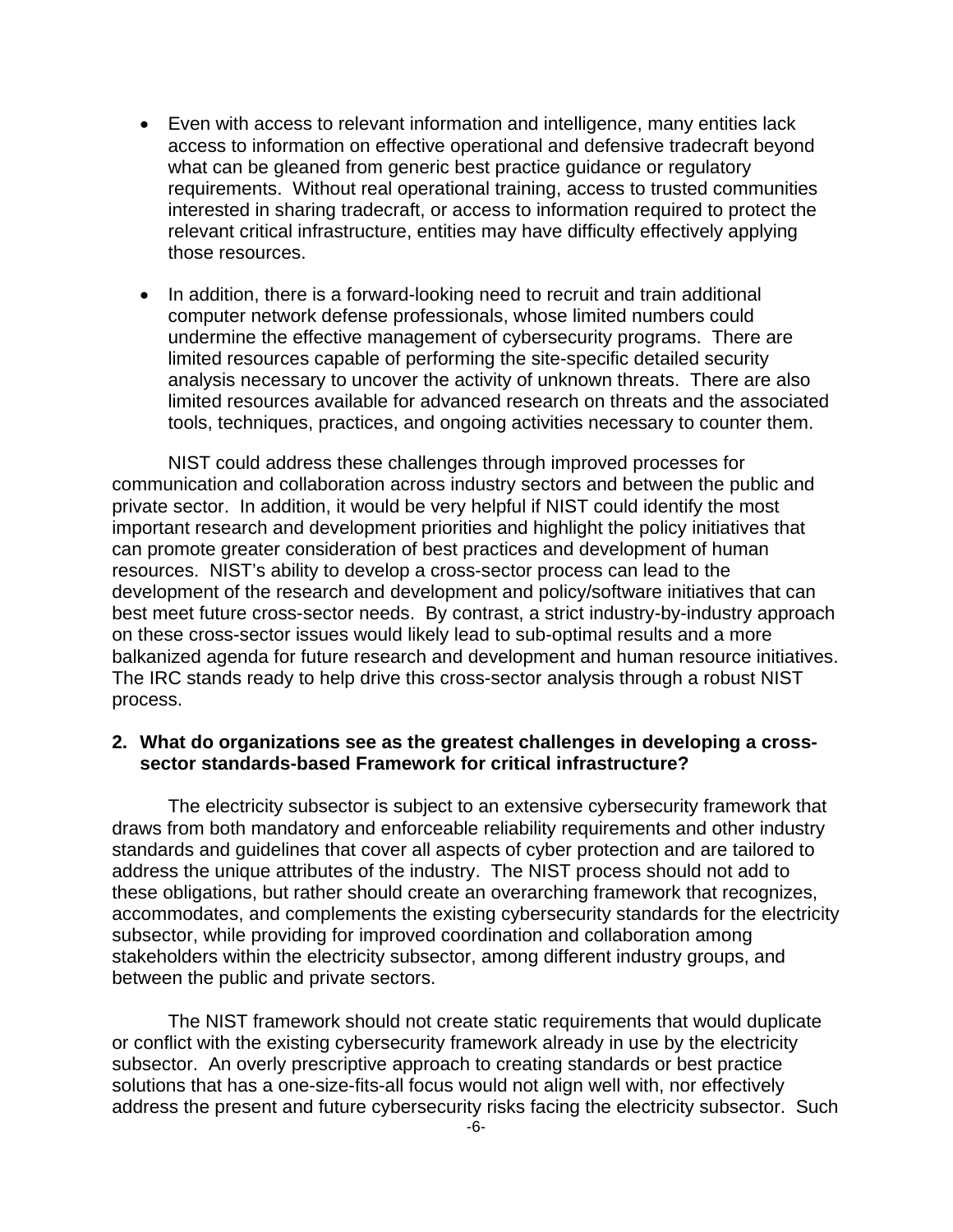an approach risks becoming outdated as new risks and threats are identified. Given the extensive cybersecurity framework within the electricity subsector, such a prescriptive approach would likely result in more harm than good. In addition, adding duplicate requirements will impose an administrative burden on electricity subsector members without providing additional benefit and could distract limited resources from performing their risk management functions.

A flexible, umbrella NIST framework would allow electricity subsector members to evaluate and address risks within their industry-specific contexts. In addition, an overarching framework could leverage the extensive cybersecurity work already performed and carefully refined by the electricity subsector over the past several years for the benefit of other industries. Moreover, such framework could facilitate the communication of important cybersecurity information and resources among industries and between the public and private sector.

## **3. Describe your organization's policies and procedures governing risk generally and cybersecurity risk specifically. How does senior management communicate and oversee these policies and procedures?**

All ISOs/RTOs consider reliable operation of their critical infrastructure assets as the most important component of their respective missions. Furthermore, ISOs/RTOs consider cybersecurity to be a critical component of their overall reliability mission. Each ISO/RTO's risk management program includes a comprehensive program for addressing cybersecurity risks that draws from both the mandatory and enforceable NERC CIP reliability standards and other industry standards and guidelines. Examples of such cybersecurity requirements include:

- NERC CIP-002 R1 requires covered entities, including ISOs/RTOs, to document a risk-based assessment methodology to identify critical assets. CIP-002 R1 is the foundation of many CIP programs within the electricity subsector and defines the universe of cyber assets that fall within its CIP protection program.
- NERC CIP-002 R4 and CIP-003 R2 address senior management roles with regard to the CIP standards. The provisions require policies, senior management responsibility, direction and sign-off on ISO/RTO cybersecurity practices.

A description of applicable NERC reliability standards and other industry standards and guidelines are provided in response to Section 1: Question 7.

Each ISO/RTO has developed a cybersecurity program based on its structure, operating characteristics, responsibilities, and risk assessments. The IRC is constrained from detailing these policies and procedures by the ISOs/RTOs' obligation to protect information regarding critical infrastructure from public disclosure.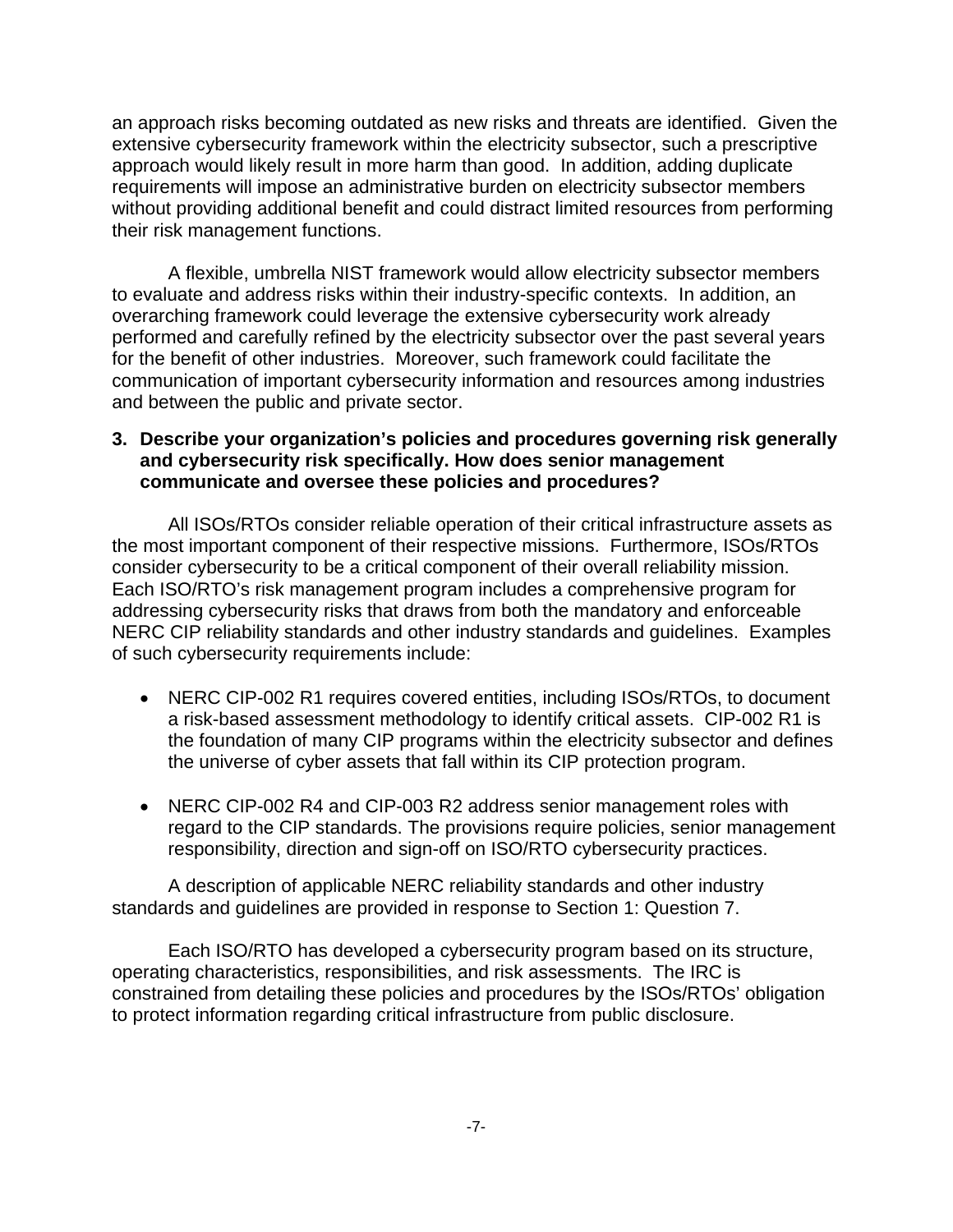## **4. Where do organizations locate their cybersecurity risk management programs/offices?**

Each ISO/RTO's risk management program includes a comprehensive program for addressing cybersecurity risks that draws from both the mandatory and enforceable NERC CIP reliability standards and other industry standards and guidelines. The NERC CIP standards include requirements regarding the physical security of critical cyber assets and senior management's roles and responsibilities with regard to cyber security practices. A description of applicable NERC reliability standards and other industry standards and guidelines are provided in response to Section 1: Question 7.

Each ISO/RTO possesses a risk management program, although each ISO/RTO organizes its program differently based on its specific structure, operating characteristics, responsibilities, and risk assessments. The IRC is constrained from detailing these policies and procedures by the ISOs/RTOs' obligation to protect information regarding critical infrastructure from disclosure.

In addition, the IRC also has an organizational security risk management function. IRC member entities have designated representatives to form a "Security Working Group" to monitor and assess security risks that may affect multiple ISO/RTO members, or the IRC as a whole.

## **5. How do organizations define and assess risk generally and cybersecurity risk specifically?**

For the electricity subsector, the reliable provision of electric service is the primary goal. The most important risk metric is whether a threat or risk has the potential to impact electric reliability. Cybersecurity risks are assessed as with other risks (e.g., weather events, contact between vegetation and transmission lines, and other potentially serious disturbances) based on their potential impact to reliable operation.

Each ISO/RTO maintains a risk management program to manage risks to the reliability of the bulk power system. This includes a program for addressing cybersecurity risks that draws from both the mandatory and enforceable NERC CIP reliability standards and other industry standards and guidelines. These risk management programs include processes to identify, assess, track, and mitigate risks that may pose a threat to reliable operations.

A description of additional NERC reliability standards and other industry standards and guidelines are provided in response to Section 1: Question 7. Each ISO/RTO has developed a cybersecurity program based on its structure, operating characteristics, responsibilities, and risk assessments. The IRC is constrained from detailing these policies and procedures by the ISOs/RTOs' obligation to protect information regarding critical infrastructure from public disclosure.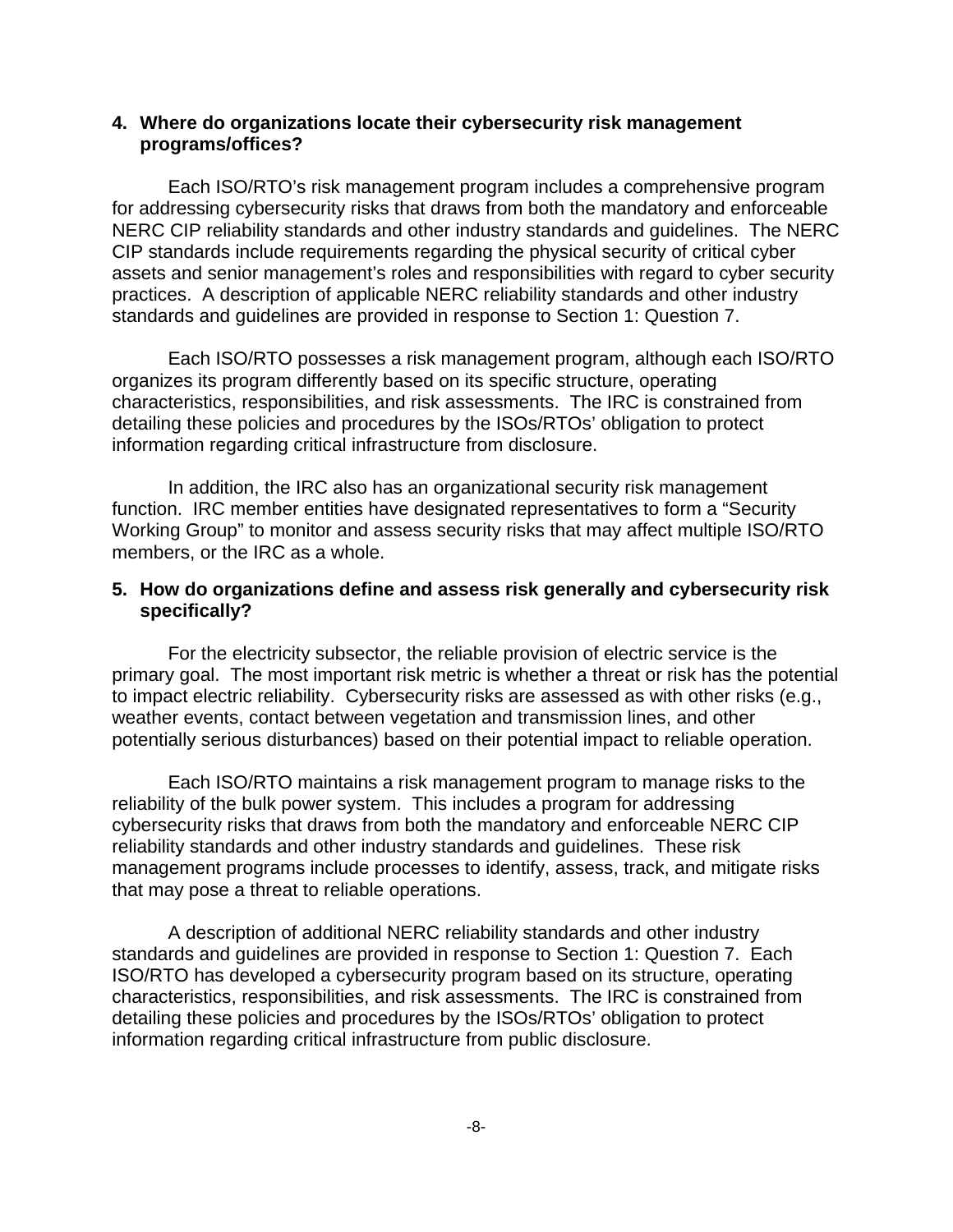## **6. To what extent is cybersecurity risk incorporated into organizations' overarching enterprise risk management?**

Each ISO/RTO's risk management program includes a comprehensive program for addressing cybersecurity risks that draws from both the mandatory and enforceable NERC CIP reliability standards and other industry standards and guidelines. A description of additional NERC reliability standards and other industry standards and guidelines are provided in response to Section 1: Question 7.

Each ISO/RTO has developed a cybersecurity program based on its own structure, operating characteristics, responsibilities, and risk assessments. The IRC is constrained from detailing these policies and procedures by the ISOs/RTOs' obligation to protect information regarding critical infrastructure from public disclosure.

In addition, the IRC, itself, has a cybersecurity risk management function that is implemented through its Security Working Group.

#### **7. What standards, guidelines, best practices, and tools are organizations using to understand, measure, and manage risk at the management, operational, and technical levels?**

Each ISO/RTO maintains a risk management program to address risks to the reliability of the bulk power system, including cybersecurity risks. These programs draw from both the mandatory and enforceable NERC CIP reliability standards and other industry standards and guidelines.

The following NERC reliability standards, including CIP, Communications ("COM"), and Emergency Preparedness and Operations ("EOP") standards, establish mandatory and enforceable cybersecurity and related requirements for users of the bulk power system:

- CIP-002: Cyber Security Critical Cyber Asset Identification
- CIP-003: Cyber Security Security Management Controls
- CIP-004: Cyber Security Personnel and Training
- CIP-005: Cyber Security Electronic Security Perimeters
- CIP-006: Cyber Security Physical Security
- CIP-007: Cyber Security Systems Security Management
- CIP-008: Cyber Security Incident Reporting and Response Planning
- CIP-009: Cyber Security Recovery Plans for Critical Cyber Assets
- CIP-010: Cyber Security Configuration Change Management and Vulnerability Assessments
- CIP-011: Cyber Security Information Protection
- COM-001: Communications
- COM-002: Communications and Coordination
- EOP-004: Disturbance Reporting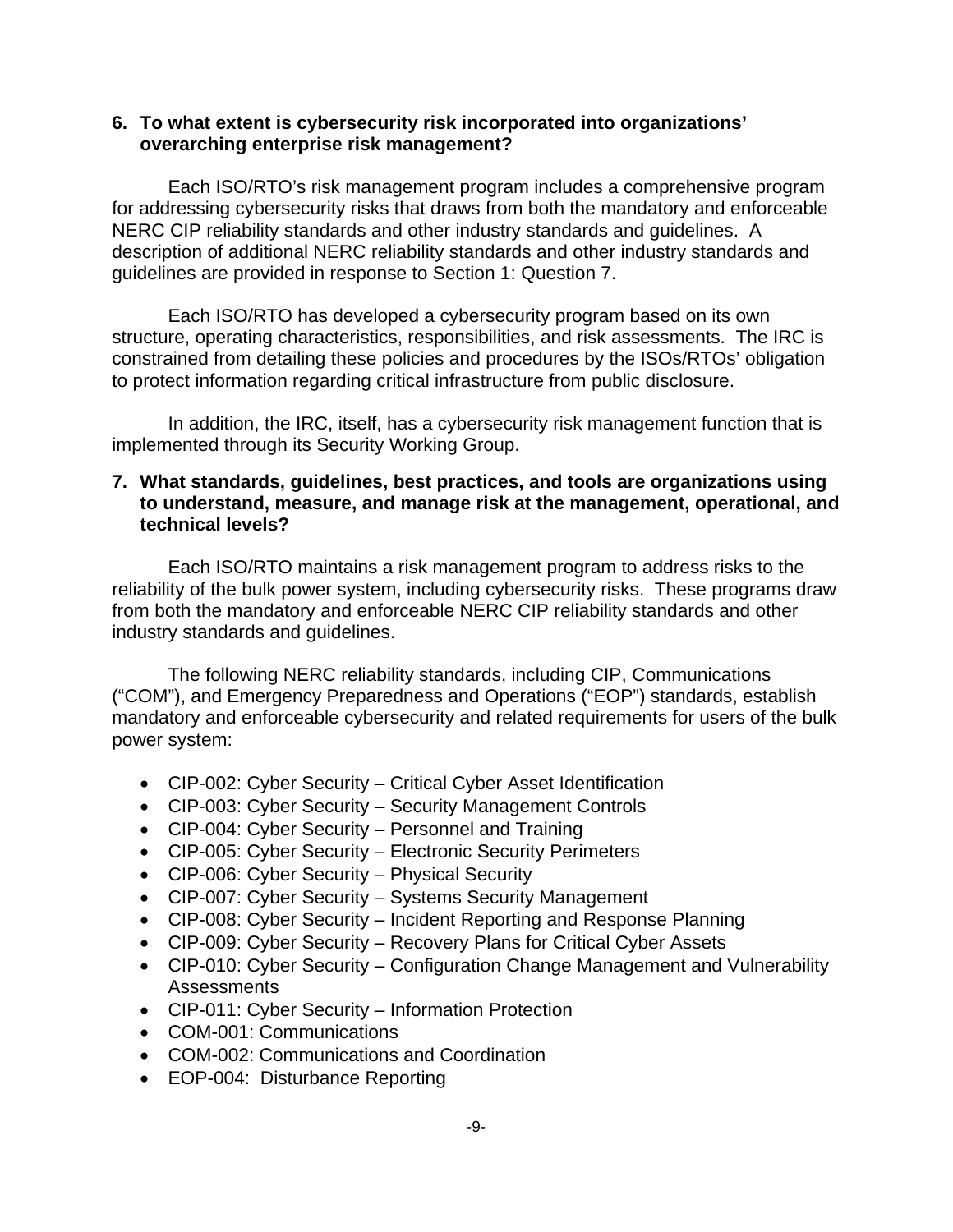These reliability standards can be viewed at:

http://www.nerc.com/page.php?cid=2%7C20

In addition to NERC reliability standards, ISOs/RTOs also draw from additional industry standards and guidelines to address cybersecurity risks.

For example, ISOs/RTOs use a variety of reference frameworks, such as the Computer Security Resource Center's ("CSRC") Special Publication 800 series ("NIST SP 800") and International Organization for Standardization/International Electrotechnical Commission ("ISO/IEC") 27000 series, to structure program organization and activities at a management level. ISOs/RTOs also use these frameworks to develop processes that support ongoing operations needed to both manage risk and satisfy regulatory reporting requirements where applicable.

ISOs/RTOs use a variety of technical control references to implement their organizational risk management policy and process directives. ISOs/RTOs generally prefer to use automated data collection to measure technical risk and employ a variety of tools to baseline against those reference standards where possible. Each organization's specific risk management process dictates how that data is assessed in context.

ISOs/RTOs use varying tools to baseline and measure infrastructure-level technical security controls. These include the following:

- Commercially-available proprietary software and content for configuration security management;
- Tools that evaluate XCCDF/OVAL from the National Checklist Program where NIST's Security Content Automation Protocol ("SCAT") content is available;
- Benchmark tools and guidelines from the Center for Internet Security ("CIS");
- Reference standards and tools directly from hardware, operating system, and software vendors; and
- Open source and commercially available vulnerability assessment tools to supplement configuration baseline measurement processes.

In addition to infrastructure-level risk, ISOs/RTOs have developed additional instrumentation tools to measure technical cybersecurity risk related to software development and lifecycle management. Some ISOs/RTOs have engaged software vendors to conduct application and source code assessments for key pieces of software. ISOs/RTOs periodically engage outside assessment services companies to supplement their internal assessment programs with specialized expertise in key infrastructure areas.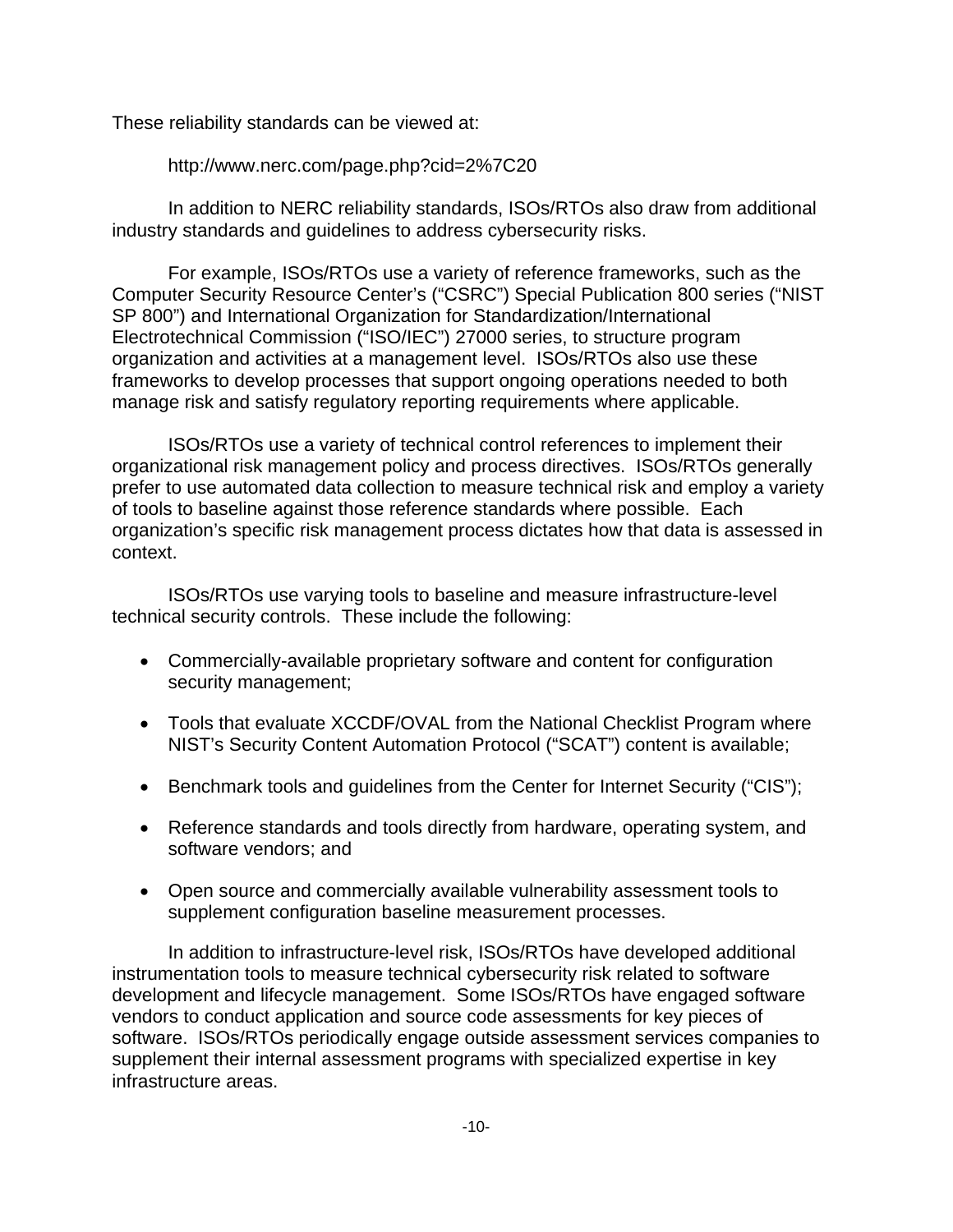ISOs/RTOs rely heavily on each other and their public sector partners at the Electric Sector Information Sharing and Analysis Center ("ES-ISAC"), Industrial Control System Cyber Emergency Response Team ("ICS CERT"), and the DOE to share and receive information on evolving threat activity and its significance to ISOs/RTOs' operational risk profiles and technical security postures. This process of information sharing across organizations and with trusted public sector partners has been mutually beneficial and has contributed significantly to ISOs/RTOs' ability to protect their critical infrastructure networks. Such information sharing is useful and should be provided for within NIST's overarching framework.

Open technical standards, such as NIST's Security Content Automation Protocol ("SCAP") and Common Vulnerabilities and Exposures ("CVE")/ Common Vulnerability Scoring System ("CVSS") are particularly useful in measuring, monitoring, and managing risk at an operational and technical level. They are also useful for expressing information about specific vulnerabilities in an unambiguous manner that supports automated assessment. Other technical standards such as Intrusion Detection Message Exchange Format ("IDMEF"), Malware Attribute Enumeration and Characterization ("MAEC"), and Open Framework for Sharing Threat Intelligence ("OpenIOC") are extremely useful for exchanging unambiguous descriptions of cyber threat information. These open and automation-oriented protocols and standards enhance real-time situational awareness and make indicator sharing a much more productive activity.

These standards not only allow integration with the defensive infrastructures, but they directly support the objective of continuous monitoring and comprehensive situational awareness through automation. Even more, these technical interoperability standards present a means to create and share important content that can be directly consumed and immediately used if distributed through a trusted channel.

## **8. What are the current regulatory and regulatory reporting requirements in the United States (e.g. local, state, national, and other) for organizations relating to cybersecurity?**

#### A. Regulatory Requirements

The electric sector is among the few industries that are subject to a regulatory structure that includes mandatory and enforceable cybersecurity standards. These standards derive from a development process that has been in place for more than 40 years to ensure that electric reliability is maintained. This had been an industry-led voluntary process with substantial industry participation, but changed substantially and became essentially regulatory in nature with the enactment of the Energy Policy Act of 2005 ("Act"). That Act added a new Section 215 to the Federal Power Act, making the industry-developed standards mandatory and enforceable through both NERC and FERC.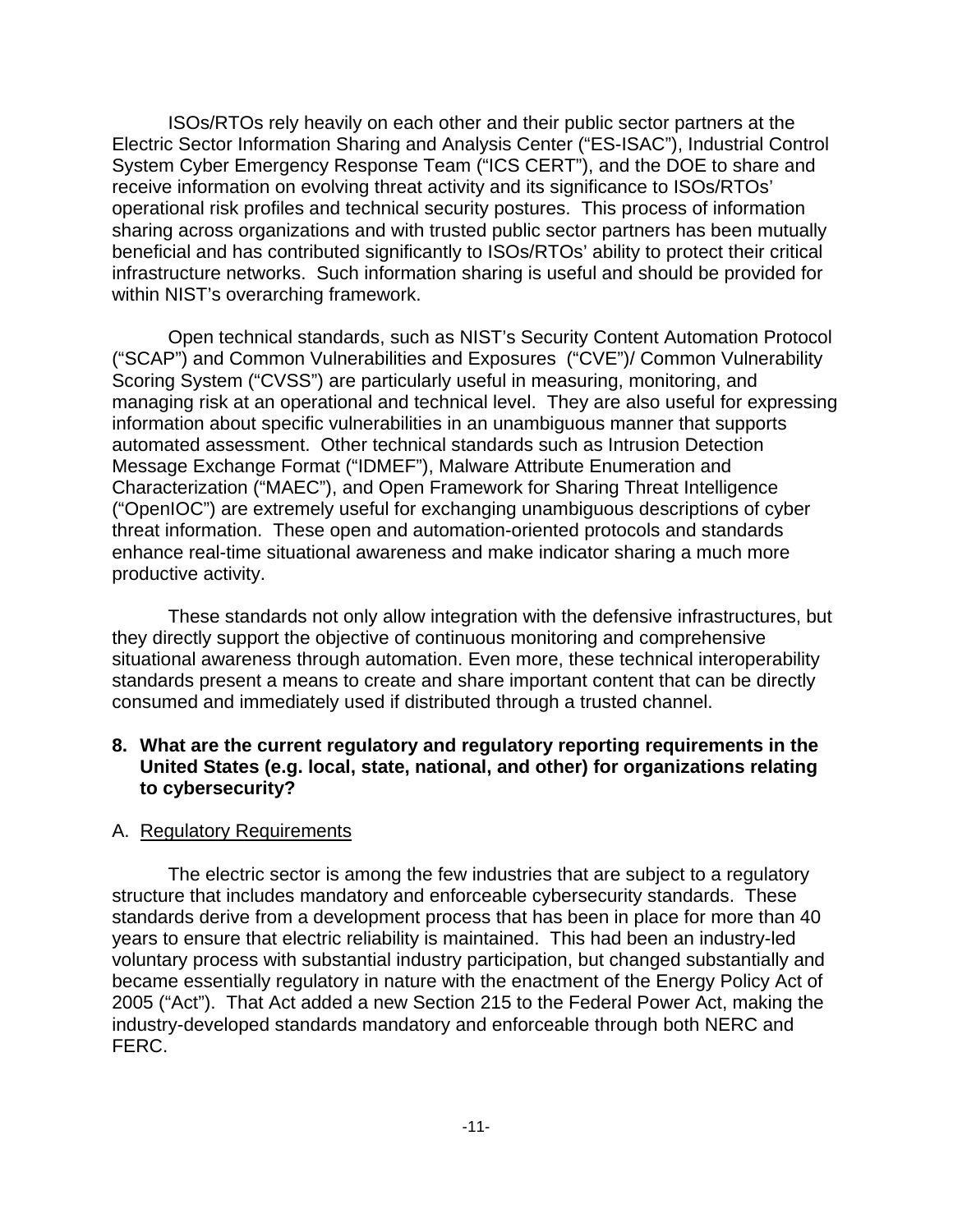A notable feature is that this is a consensus-based development process. NERC develops the standards with input from stakeholders and submits the standards that it adopts to the FERC for regulatory approval, which is required for the standards to become effective. In this manner, the standards that are developed rely on the collective expertise and experience of the owners, operators, and regulators of the bulk power system and become federally enforceable. FERC periodically has sent back to NERC for revision proposed reliability standards that it has deemed insufficient. The statute prohibits FERC from proposing its own standards, but it authorizes FERC to order NERC to submit a new or modified standard if it deems it appropriate to carry out the reliability purposes of the Act.

Recent changes have improved NERC's process for enforcing its standards. Much of the enforcement of the NERC standards – including cyber-related standards – is achieved through industry self-reporting and self-auditing. A review of NERC's reported CIP violations show that a majority were brought to light by the industry's own diligence. However, NERC's past violation enforcement process was quite cumbersome, with even minor violations resulting in lengthy investigations and protracted enforcement decisions. This diverted resources away from addressing threats. NERC is addressing the problem by instituting a "find, fix, track and report" system that has resulted in a more appropriate emphasis on reliability over administrative violations.

The electric sector does not need another regulatory layer imposed on top of the existing regulatory NERC-FERC structure and other industry standards and guidelines, which could create a potential diversion from addressing risks. The IRC is concerned that the framework, even if implemented through a voluntary program as set forth in the Executive Order 13636, may take on a mandatory character – if not from the outset, then over time – by imposing additional substantive, procedural, or reporting burdens without materially improving security or contributing to electric reliability. The NIST framework should accommodate existing ISOs/RTOs' cybersecurity programs by crafting its own framework in a manner that allows the existing programs to continue to function unencumbered. Where the framework addresses issues that are not regulatory in nature and are outside the scope of the existing structure, such as information sharing, the framework should play a complementary role.

#### B. Reporting Requirements

NERC's CIP and other reliability standards and guidelines establish requirements for covered companies, including ISOs/RTOs, to report cybersecurity information to the following organizations:

• Federal Bureau of Investigation ("FBI"): Under NERC CIP-001-2a R4, covered entities are required to establish communication links with local FBI offices to report sabotage events. Sabotage events could include cyber incidents. ISOs/RTOs maintain appropriate communication protocols pursuant this requirement, and subject those protocols to periodically updates and testing.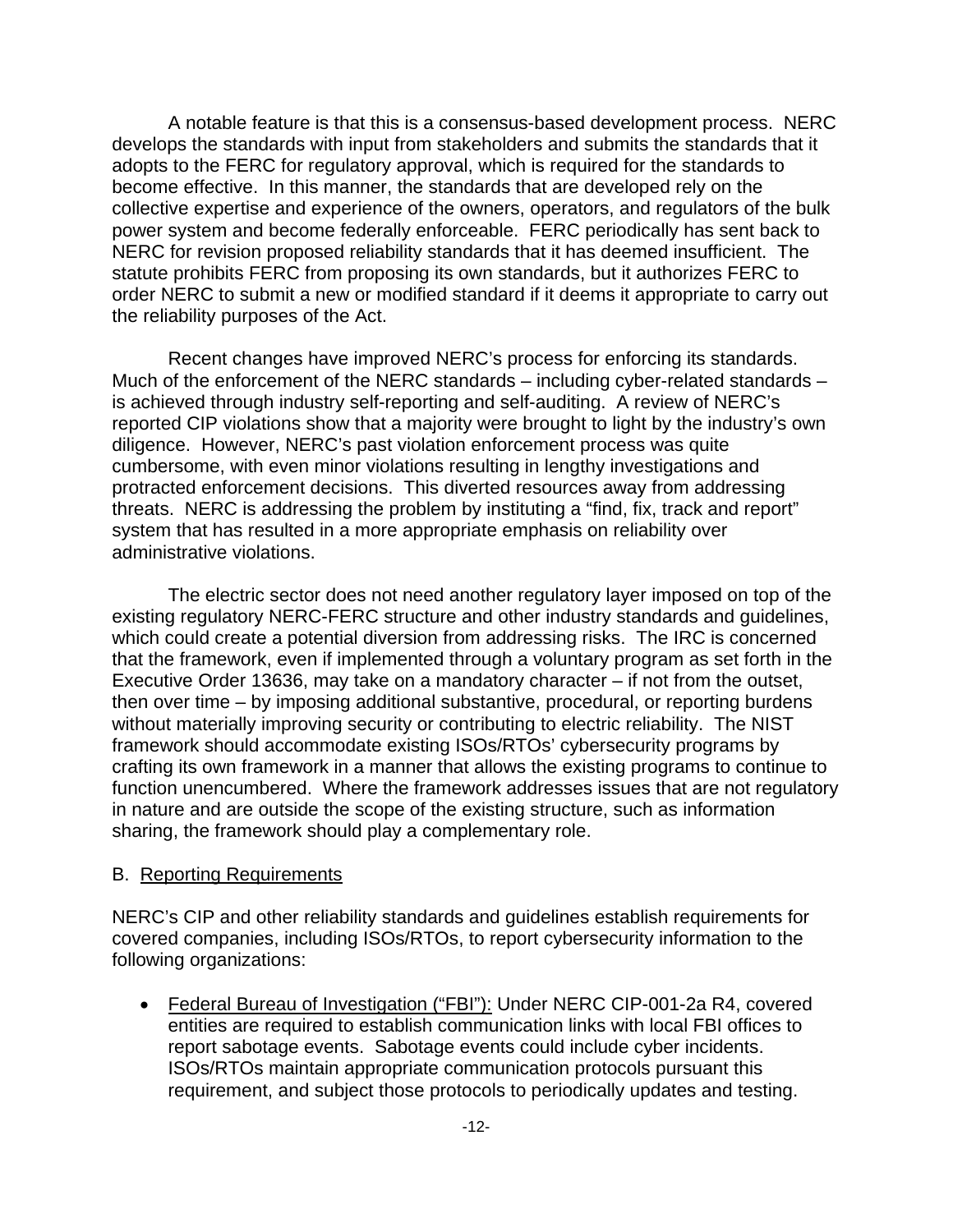- Electricity Sector Information Sharing and Analysis Center ("ES-ISAC"): Under NERC CIP-008 R1.3, covered entities must ensure that all reportable cyber Incidents are reported to ES-ISAC. ISOs/RTOs have implemented this requirement through various policies and departmental procedures to ensure that all incidents regarding CIP cyber assets are reported to ES-ISAC. ES-ISAC also provides ISOs/RTOs with periodic cyber security updates and serves as a central location for information dissemination.
- North American Electric Reliability Corporation ("NERC"), Department of Energy ("DOE"): Under NERC EOP-004, ISOs/RTOs are required to report "disturbances," including cyber-related events, to assets within their operating regions to NERC within 24 hours. As well, depending on the event type, ISOs/RTOs may also be required to report to DOE.

Certain ISOs/RTOs must also comply with other reporting requirements, including:

- Statement on Standards for Attestation Engagements No. 16
- Health Insurance Portability and Accountability Act requirements
- Payment Card Industry Data Security Standards
- Breach notification laws
- State and local statutory obligations and reporting requirements

## **9. What organizational critical assets are interdependent upon other critical physical and information infrastructures, including telecommunications, energy, financial services, water, and transportation sectors?**

The interdependence of various public services, including those mentioned above, is well known. In the rare instances where public services have been disrupted (typically related to weather incidents), the electricity subsector has identified the impacts of these interdependencies and factored them into future operations and planning requirements to minimize future disruptions. The IRC cannot publicly disclose detailed information regarding this topic due to ISOs/RTOs' obligation to protect information regarding critical infrastructure from public disclosure.

#### **10.What performance goals do organizations adopt to ensure their ability to provide essential services while managing cybersecurity risk?**

The primary performance goal of the electricity subsector is maintaining electric reliability – i.e., "keeping the lights on." The industry has a number of strong performance metrics that track the reliability and resiliency of the bulk power system in North America. Companies in the electricity subsector, including ISOs/RTOs, must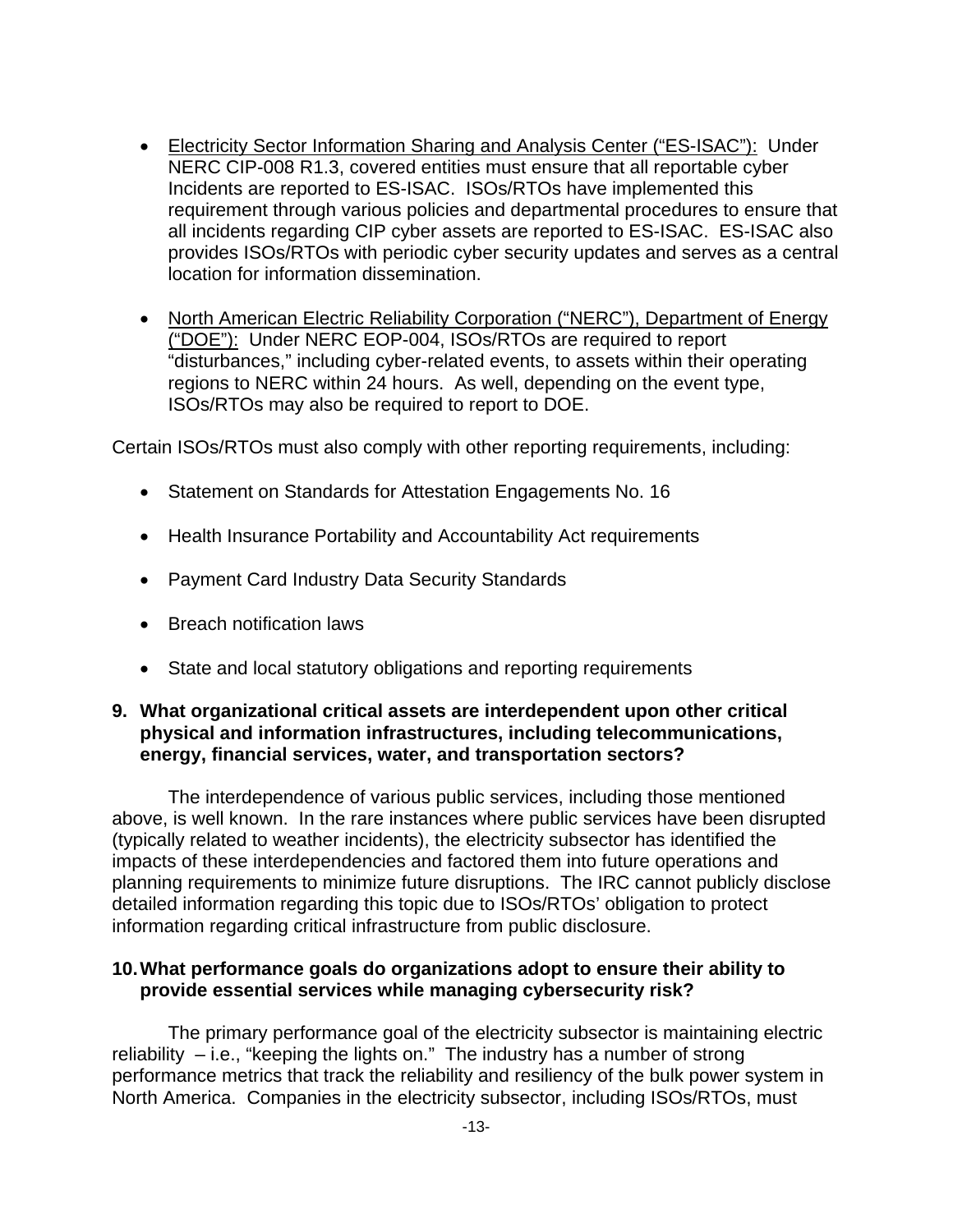ensure the reliability and resiliency of the bulk power system in their state or region taking into account all reliability risk factors, including cybersecurity related risks.

## **11.If your organization is required to report to more than one regulatory body, what information does your organization report and what has been your organization's reporting experience?**

As described in response to Section 1: Question 8, ISOs/RTOs' reporting requirements are as follows. NERC's CIP and other reliability standards and guidelines establish requirements for covered companies, including ISOs/RTOs, to report cybersecurity information to the following organizations:

- Federal Bureau of Investigation ("FBI"): Under NERC CIP-001-2a R4, covered entities are required to establish communication links with local FBI offices to report sabotage events. Sabotage events could include cyber incidents. ISOs/RTOs maintain appropriate communication protocols pursuant this requirement, and subject those protocols to periodically updates and testing.
- Electricity Sector Information Sharing and Analysis Center ("ES-ISAC"): Under NERC CIP-008 R1.3, covered entities must ensure that all reportable cyber Incidents are reported to ES-ISAC. ISOs/RTOs have implemented this requirement through various policies and departmental procedures to ensure that all incidents regarding CIP cyber assets are reported to ES-ISAC. ES-ISAC also provides ISOs/RTOs with periodic cyber security updates and serves as a central location for information dissemination.
- North American Electric Reliability Corporation ("NERC"), Department of Energy ("DOE"): Under NERC EOP-004, ISOs/RTOs are required to report "disturbances," including cyber-related events, to assets within their operating regions to NERC within 24 hours. As well, depending on the event type, ISOs/RTOs may also be required to report to DOE.

Certain ISOs/RTOs must also comply with other reporting requirements, including:

- Statement on Standards for Attestation Engagements No. 16
- Health Insurance Portability and Accountability Act requirements
- Payment Card Industry Data Security Standards
- Breach notification laws
- State and local statutory obligations and reporting requirements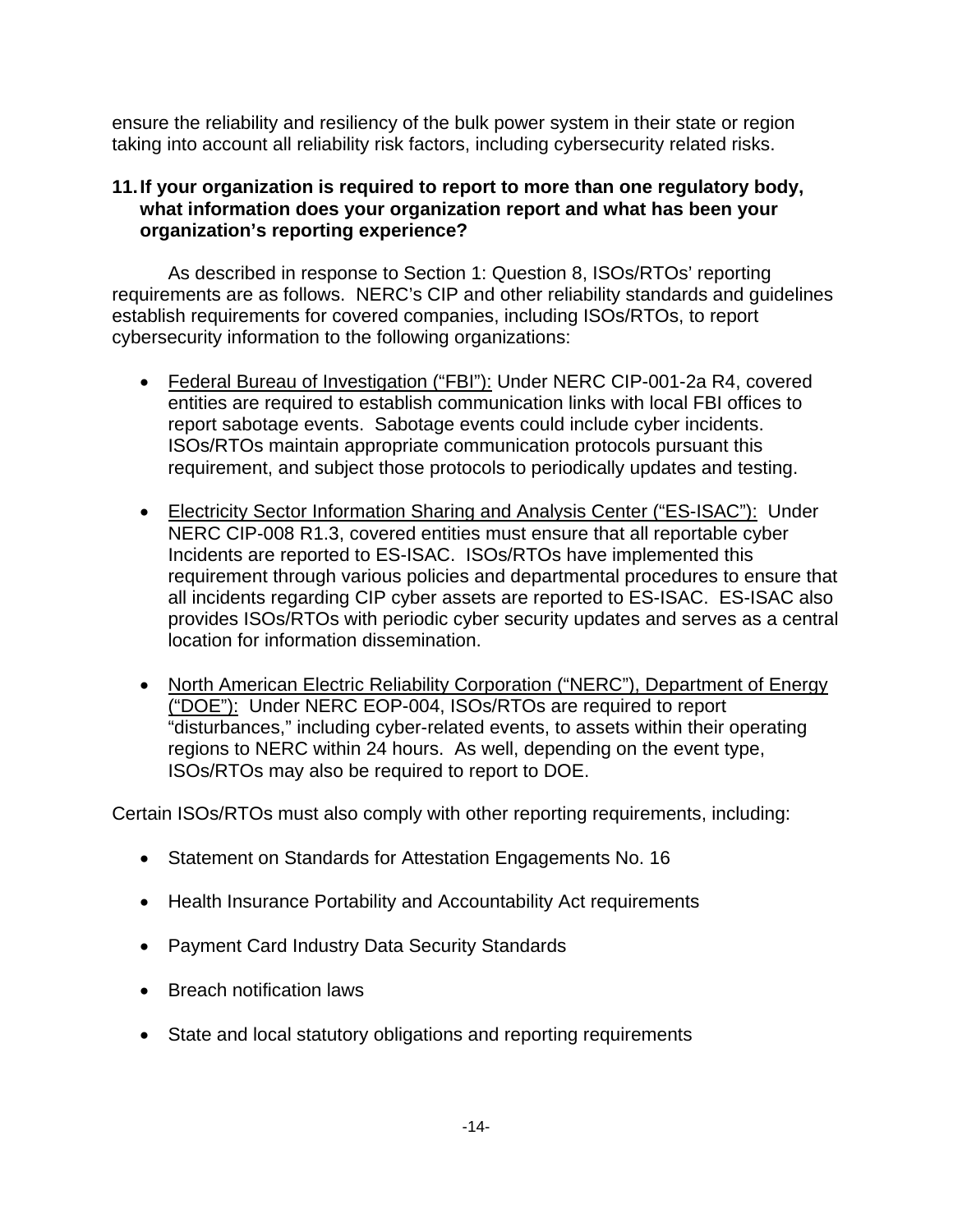## **12.What role(s) do or should national/international standards and organizations that develop national/international standards play in critical infrastructure cybersecurity conformity assessment?**

The electric sector is subject to NERC reliability and security standards, which apply within the US, Canada, and parts of Mexico.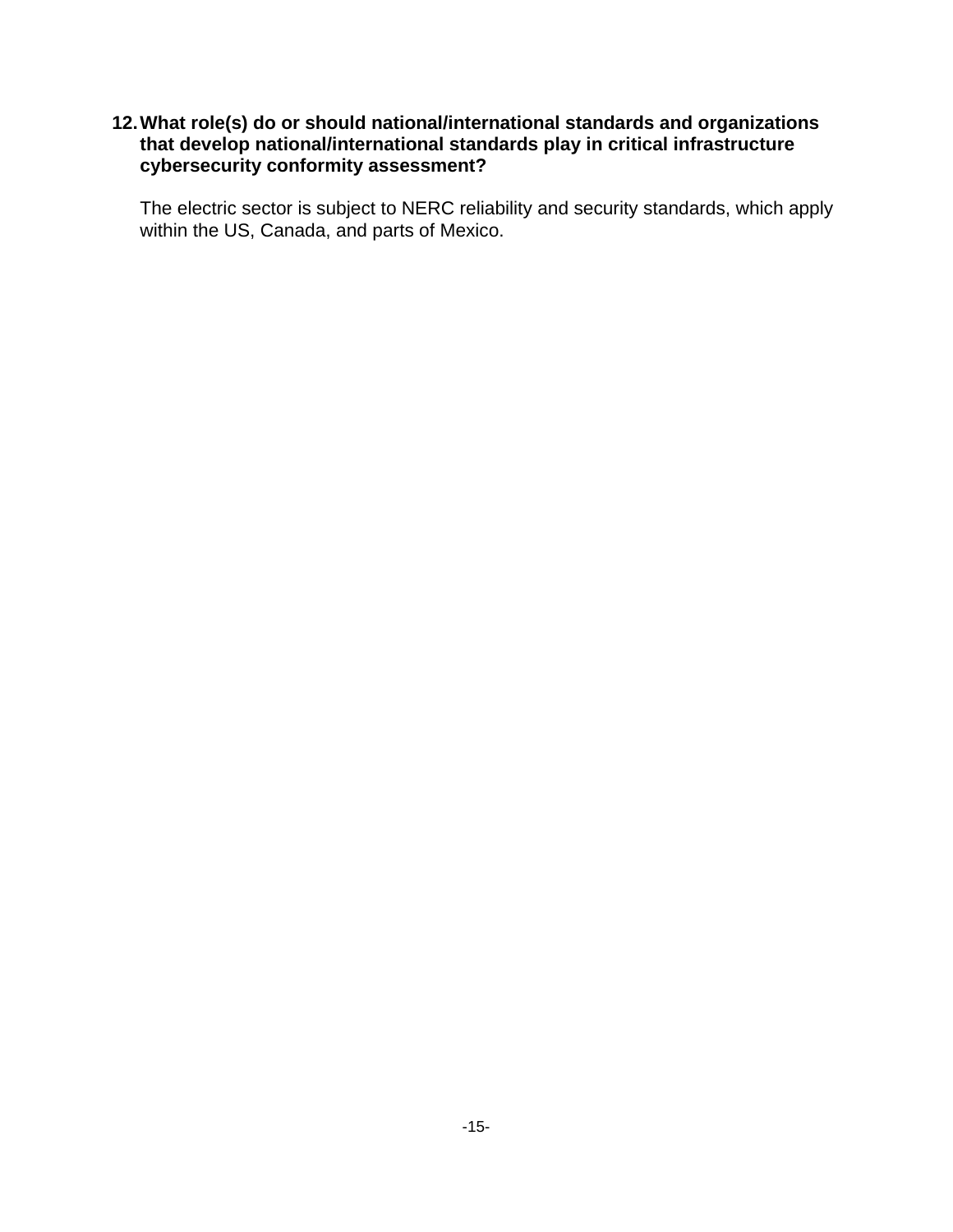# *Section 2: Use of Frameworks, Standards, Guidelines, and Best Practices*

As set forth in the Executive Order, the Framework will consist of standards, guidelines, and/or best practices that promote the protection of information and information systems supporting organizational missions and business functions. NIST seeks comments on the applicability of existing publications to address cybersecurity needs, including, but not limited to the documents developed by: international standards organizations; U.S. Government Agencies and organizations; State regulators or PUCs; Industry and industry associations; other Governments, and non-profits and other non-government organizations.

NIST is seeking information on the current usage of these existing approaches throughout industry, the robustness and applicability of these frameworks and standards, and what would encourage their increased usage.

# **1. What additional approaches already exist?**

Each ISO/RTO maintains a risk management program to manage risks to the reliability of the bulk power system. These programs includes a program for addressing cybersecurity risks that draws from both the mandatory and enforceable NERC CIP reliability standards and other industry standards and guidelines.

The electric utility sector also uses other industry standards and guidelines to address cybersecurity risks, including:

- Ad-hoc and undirected approaches based on available information. Periodic assessments from outside consultants
- Industry-driven compulsory assessments, such as Statement on Standards for Attestation Engagements ("SSAE") No. 16, which address reporting on controls for service organizations
- Numerous voluntary standards such as:
	- o NIST 800-137: Information Security Continuous Monitoring ("ISCM") for Federal Information Systems and Organizations $3$
	- o NIST 800-53: Information Security Security and Privacy Controls for Federal Information Systems and Organizations<sup>[4](#page-15-1)</sup>
	- o NIST Special Publication 800-53 (Rev. 3) and 800-53A (Rev. 1) Security Controls and Assessment Procedures for Federal Information Systems and Organizations<sup>[5](#page-15-2)</sup>

<span id="page-15-2"></span><span id="page-15-1"></span><span id="page-15-0"></span> $\overline{a}$ 

 $^3$  http://csrc.nist.gov/publications/nistpubs/800-137/SP800-137-Final.pdf<br> $^4$  http://csrc.nist.gov/publications/drafts/800-53-rev4/sp800-53-rev4-ipd.pdf

<sup>5</sup> http://web.nvd.nist.gov/view/800-53/home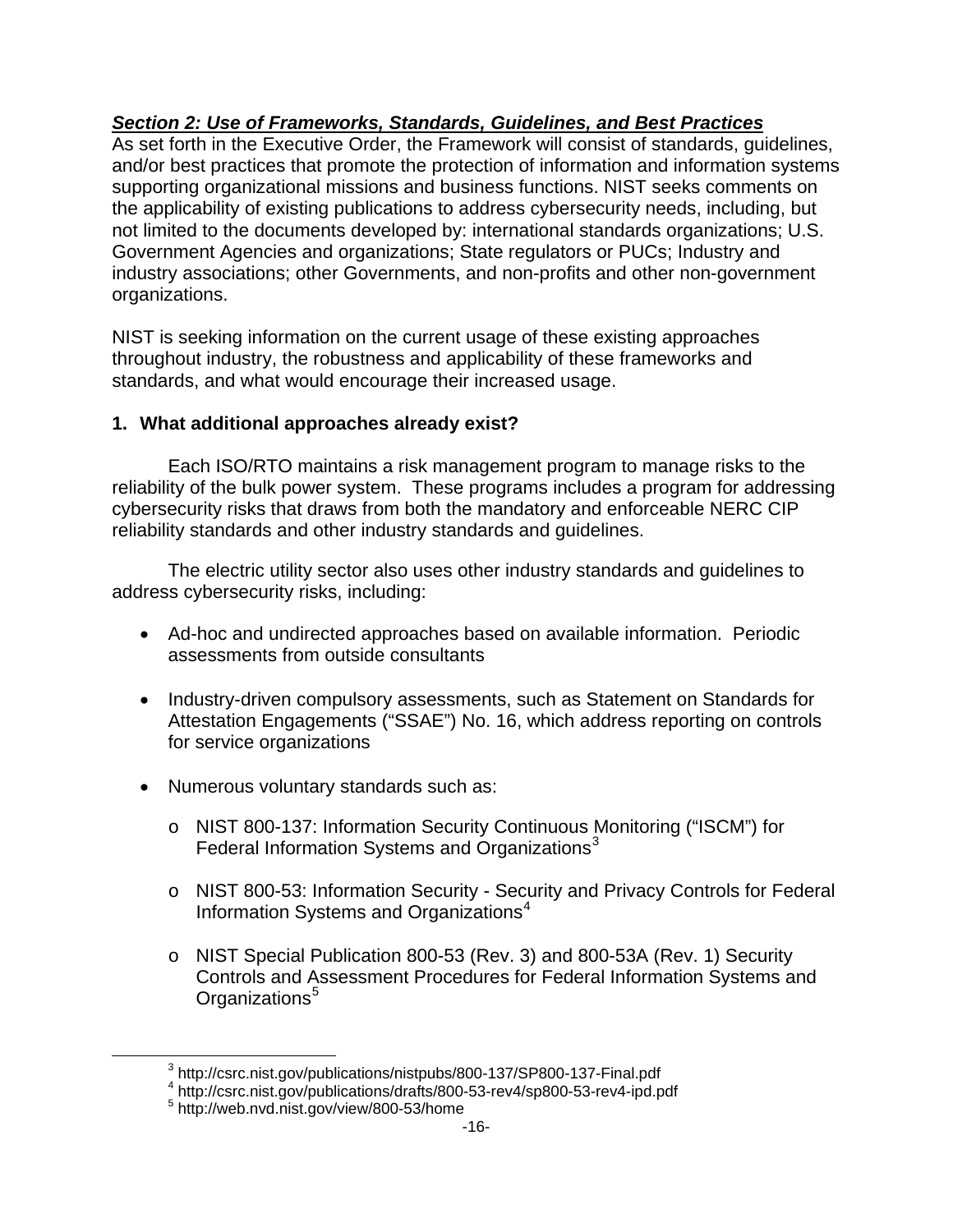- o NIST 800-82: Industrial Control System Guideline to Industrial Control Systems ("ICS") Security Supervisory Control and Data Acquisition ("SCADA") systems, Distributed Control Systems ("DCS"), and other control system configurations such as Programmable Logic Controllers ("PLC")<sup>[6](#page-16-0)</sup>
- o NIST 800-39: Information Security Managing Information Security Risk Managing Information Security Risk<sup>[7](#page-16-1)</sup>
- o NIST 1108 R2: NIST Framework and Roadmap for Smart Grid Interoperability Standards, Release  $2.0<sup>8</sup>$  $2.0<sup>8</sup>$  $2.0<sup>8</sup>$
- o NISTIR 7628: Guidelines for Smart Grid Cyber Security<sup>[9](#page-16-3)</sup>
- o SANS Top 20 Security Controls: SANS CSIS: 20 Critical Security Controls Version  $4.1^{10}$  $4.1^{10}$  $4.1^{10}$
- $\circ$  ISO 27000 Series Standards<sup>[11](#page-16-5)</sup>
- o DOE Guidelines C2M2
- o DOE: Cybersecurity Risk Management Process ("RMP")<sup>[12](#page-16-6)</sup>
- o DOE: Cybersecurity Risk Management Process ("RMP") Guideline Final (May 2012)<sup>[13](#page-16-7)</sup>
- $\circ$  DOE: Roadmap to Achieve Energy Delivery Systems Cybersecurity<sup>[14](#page-16-8)</sup>

Outside of these approaches, some organizations have adopted Agile software development processes to support their cybersecurity programs. Agile software development focuses heavily on rigorously defined functional specifications and automated testing to reduce operational risk caused by ongoing change. Automated unit and functional testing allows more frequent change to occur by ensuring that potential

<span id="page-16-0"></span> $6$  http://csrc.nist.gov/publications/nistpubs/800-82/SP800-82-<br>final.pdf?bcsi\_scan\_13fcdd49727957d3=0&bcsi\_scan\_filename=SP800-82-final.pdf

 $\overline{a}$ 

 $^7$  http://csrc.nist.gov/publications/nistpubs/800-39/SP800-39-final.pdf  $^8$  http://www.nist.gov/smartgrid/upload/NIST\_Framework\_Release\_2-

<span id="page-16-2"></span><span id="page-16-1"></span><sup>0</sup> corr.pdf?bcsi\_scan\_13fcdd49727957d3=0&bcsi\_scan\_filename=NIST\_Framework\_Release\_2-0\_corr.pdf<br><sup>9</sup> http://www.egov.vic.gov.au/focus-on-countries/north-and-south-america-and-the-

<span id="page-16-3"></span>caribbean/united-states/trends-and-issues-united-states/information-and-communications-technology-

<span id="page-16-8"></span><span id="page-16-7"></span><span id="page-16-6"></span><span id="page-16-5"></span><span id="page-16-4"></span><sup>&</sup>lt;sup>10</sup> http://www.sans.org/critical-security-controls/guidelines.php<br><sup>11</sup> http://www.27000.org/<br><sup>12</sup> http://energy.gov/oe/services/cybersecurity/cybersecurity-risk-management-process-rmp<br><sup>12</sup> http://energy.gov/sites/prod/fi

<sup>&</sup>lt;sup>14</sup> https://www.controlsystemsroadmap.net/Pages/default.aspx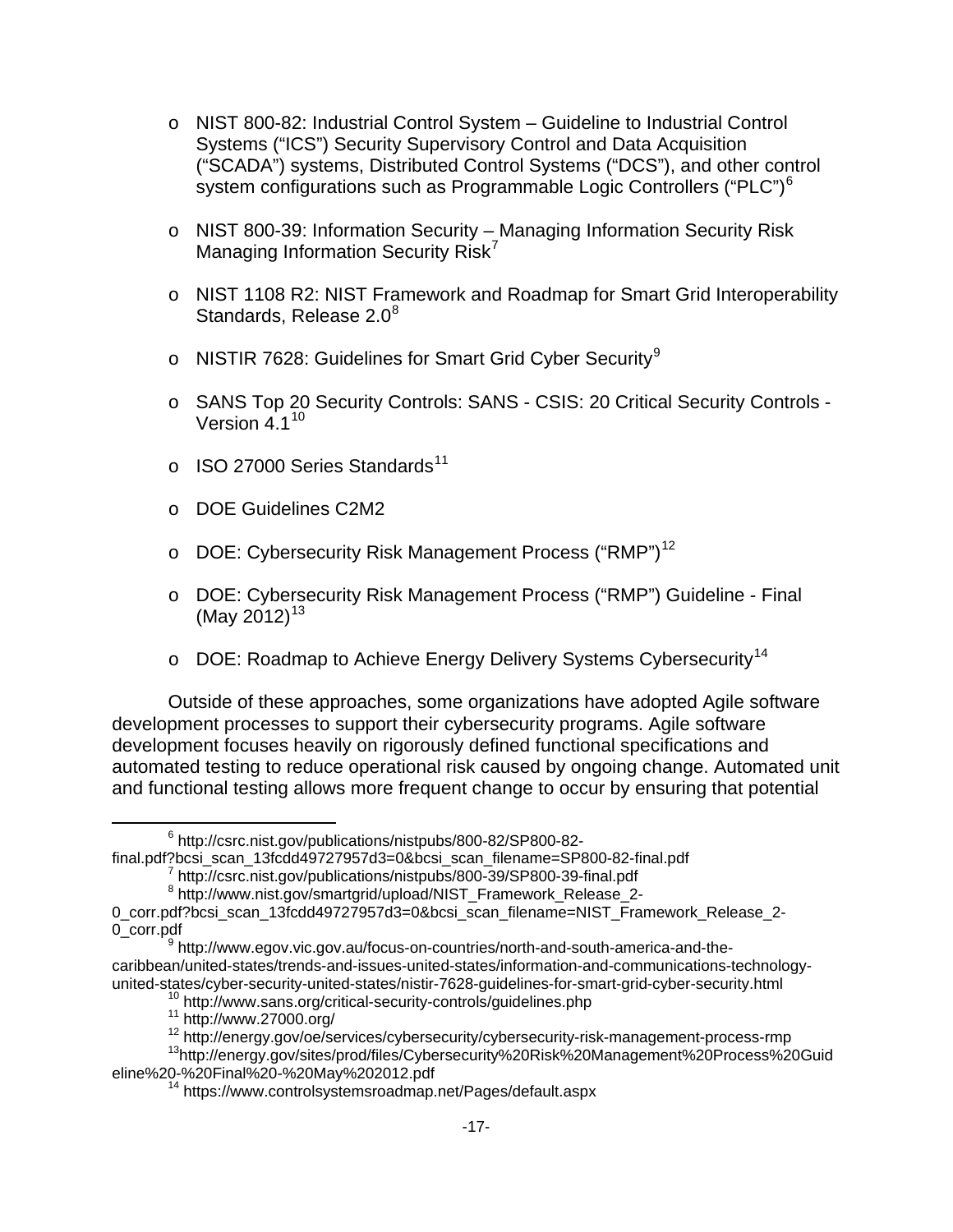functional failures are identified quickly. A management process that encourages and enables rapid low-risk change also enables security patches, configuration changes, and infrastructure changes to occur at a rapid pace.

Some organizations have also adopted an Infrastructure as a Service, Platform as a Service, Software as a Service ("IaaS/PaaS/SaaS") cloud approach to infrastructure management in support of their security programs. These approaches use high levels of virtualization and automation to rapidly assemble and build entire application clusters. The automation capabilities inherent in private cloud infrastructures also afford high levels of security automation. Furthermore, this approach to enable rapid infrastructure building, measured in minutes and seconds, also increases operational resilience by allowing infrastructure managers to tear down and rebuild failed infrastructure, or redeploy known good versions of corrupted infrastructure into a known clean location. If resources are available, there is no reason this approach could not be considered as a security tool as well.

## **2. Which of these approaches apply across sectors?**

Several of the voluntary standards listed above can and do apply across sectors. The NERC CIP reliability standards are specific to the electricity subsector. However, most of the concepts contained in the NERC CIP reliability standards are considered prevailing, accepted security practices and, therefore, may be applicable in other sectors.

# **3. Which organizations use these approaches?**

Each ISO/RTO's program for addressing cybersecurity risks draws from both the mandatory and enforceable NERC CIP reliability standards and other industry standards and guidelines. All "users, owners and operators" of the bulk power system, which is the subset of the electricity subsector, are subject to mandatory compliance with the NERC CIP reliability standards. Compliance with those standards is monitored and enforced by NERC through authority delegated by FERC. The ISOs/RTOs also reference NIST and ISO 27000 series and other industry standards and guidelines for guidance.

## **4. What, if any, are the limitations of using such approaches?**

In developing their cybersecurity programs, ISOs/RTOs rely on a variety of standards and guidelines. An overemphasis on any particular approach as a one-sizefits-all solution would create difficulties in adapting to specific risk scenarios. Any approach that fails to account for rapidly changing adversarial action and changes in tactics, techniques, and procedures will fail to mitigate any risk over time and will consume resources better allocated elsewhere.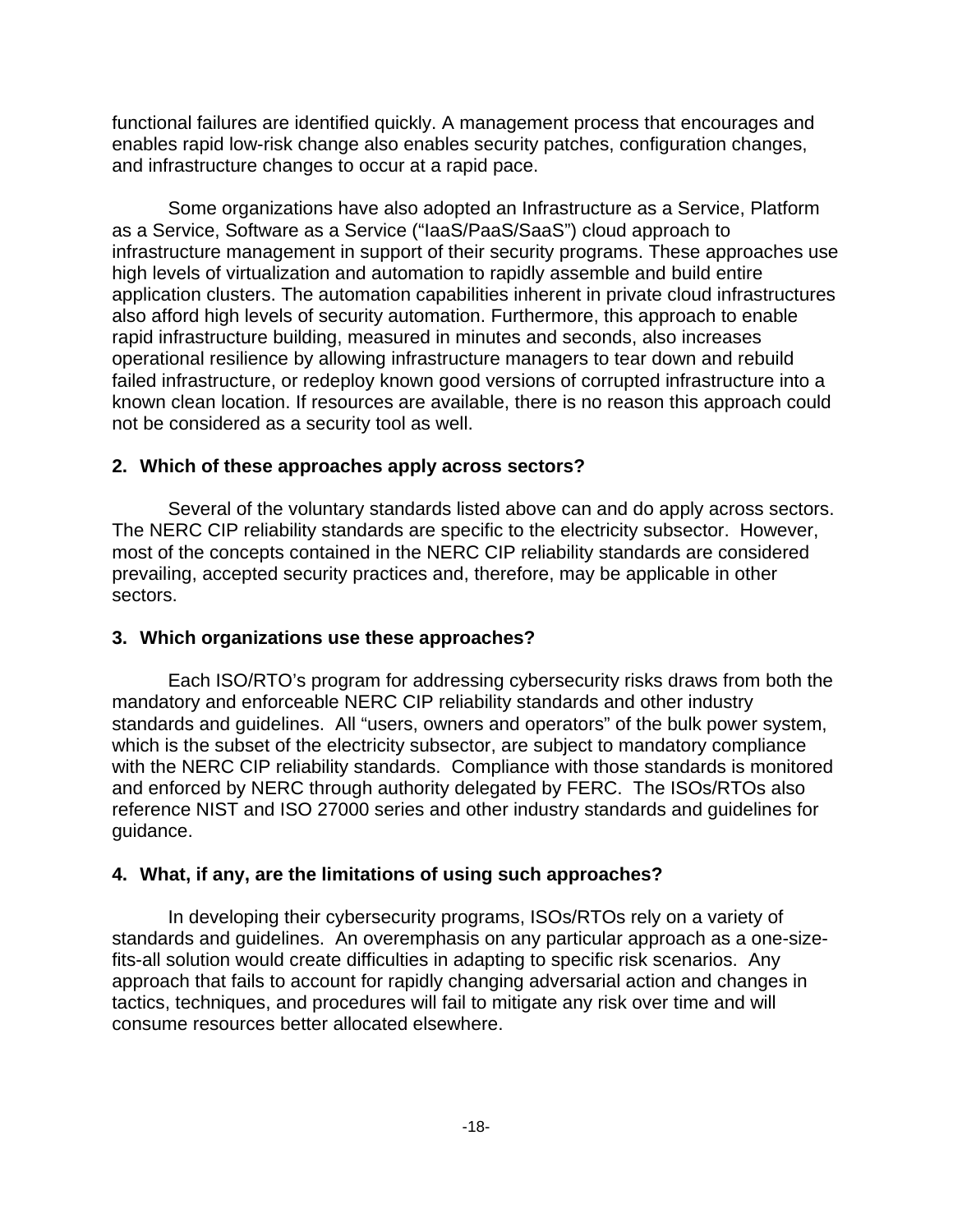## **5. What, if any, modifications could make these approaches more useful?**

Any approach adopted by NIST must focus more on enabling data-driven risk decision making than on delivering reports. Useable site-specific detail can better inform risk-based decisions on protective strategies, tactics, and operational processes.

NIST's adoption of a voluntary consultative approach that guaranteed, by law, the privacy of and non-attribution to the participating entity could encourage engagement. Having a neutral, trusted, disinterested, and technically-adept 3<sup>rd</sup> party could provide context and expertise necessary for an entity to develop action plans and help mitigate risks. Voluntary approaches should also include education, training, and access to tools and other resources as incentives.

## **6. How do these approaches take into account sector-specific needs?**

For purposes of the electricity subsector, the NERC standards development process is sector-specific and is driven by input from sector stakeholders. NERC's American National Standard Institute ("ANSI") accredited stakeholder process allows for multinational and organizational development of the standards. This process could service as a template for the development of the NIST framework.

NERC reliability standards are developed according to the NERC Standard Processes Manual. According to NERC, the standards development processes "provide reasonable notice and opportunity for public comment, due process, openness, and balance of interests in developing a proposed Reliability Standard consistent with the attributes necessary for ANSI accreditation." Consistent with this description, NERC lists the following essential attributes of NERC standards development processes:

- Open Participation
- Balance
- Coordination and harmonization with other American National Standards activities
- Notification of standards development
- Transparency
- Consideration of views and objections
- Timeliness
- Consensus Building
- Consensus vote

This consensus-centric approach leads to standards designed to meet sectorspecific needs of those operating the bulk power system. As NIST develops the cybersecurity framework, the IRC encourages NIST to incorporate many of the principles set forth in the NERC Standard Processes Manual.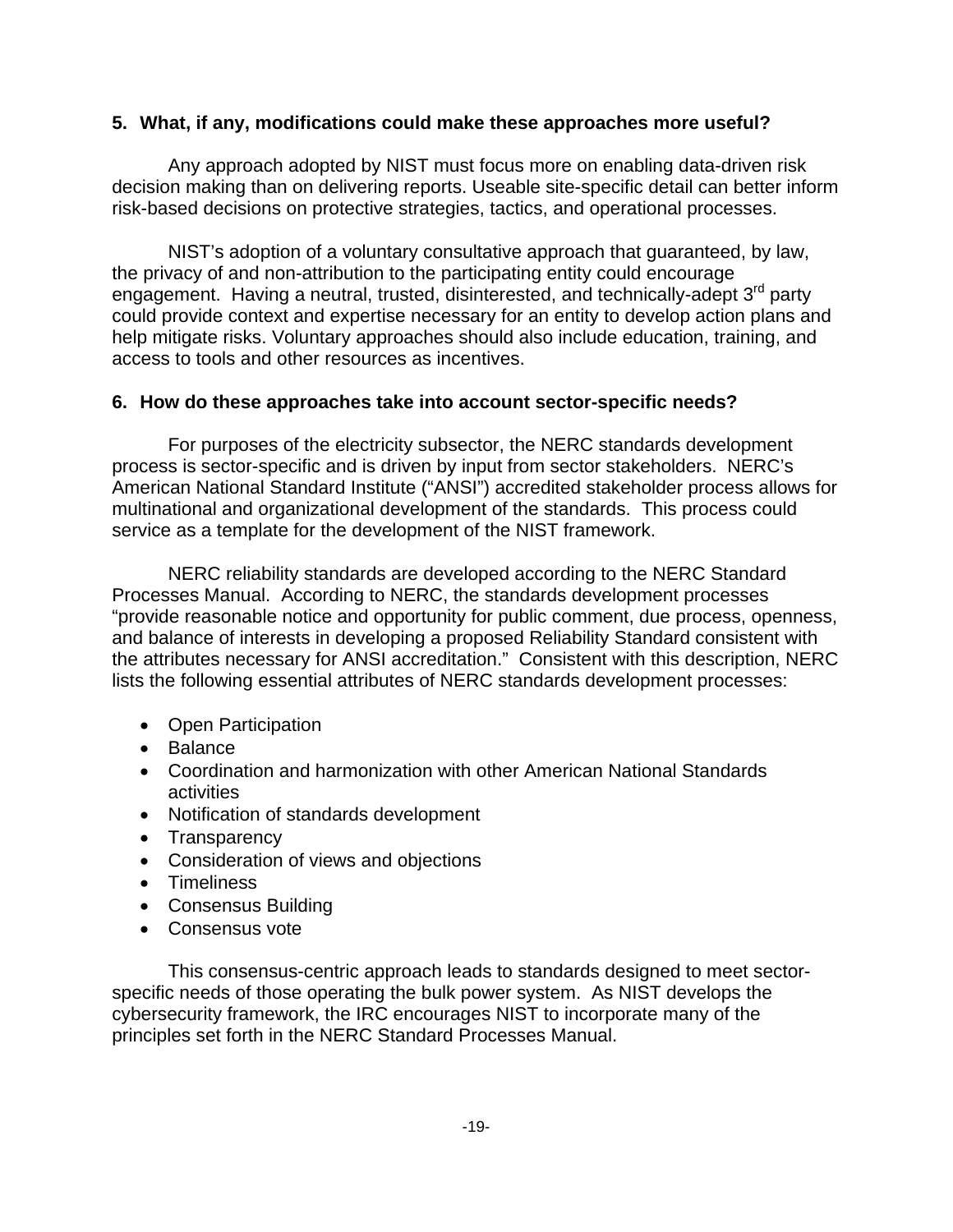## **7. When using an existing framework, should there be a related sector-specific standards development process or voluntary program?**

Each sector (or sub-sector, as the case may be) should have the opportunity to shape any potentially applicable cybersecurity framework based on the realities of operating in that sector and the business needs of the firms in that industry. Given the existing cybersecurity framework in the electricity subsector, voluntary programs are preferred.

## **8. What can the role of sector-specific agencies and related sector coordinating councils be in developing and promoting the use of these approaches?**

Sector-specific agencies ("SSAs") are and should retain their leading position regarding the security of their respective sectors. SSAs can serve as a valuable resource in facilitating the following:

- Information Sharing The rapid dissemination of the information into organizations for analysis and implementation would be a key improvement to address cybersecurity threats.
- Technology Expertise and Research Capabilities SSAs can provide expertise and capabilities to develop a better understanding of sector-specific technological vulnerabilities and their appropriate countermeasures. For example, the DOE National SCADA Test Bed program has applied such capability to improve cybersecurity at the vendor and product level. The DOE also makes available technology experts through its Work For Others program to provide consultative engagements that help Critical Infrastructure and Key Resource Asset Owners and Operators mitigate specific vulnerabilities within their networks.
- Security Clearances Providing additional critical sector security clearances and expediting the process to allow more levels of access to address operational events.
- Background Checks National background check processes including the FBI and international databases are elements that could aid in securing access to critical infrastructure.

#### **9. What other outreach efforts would be helpful?**

As part of the NERC CIP standards, covered entities within the electricity subsector, including ISOs/RTOs, are required to report cybersecurity and other reliability information to certain organizations, including the FBI, NERC, and the ES-ISAC. Transmitting information to the appropriate organizations where it can be further disseminated and action taken upon it is an important component of cybersecurity. However, a more robust system of information sharing is needed to confront the evolving nature of cyber-threats. For example, organizations responsible for critical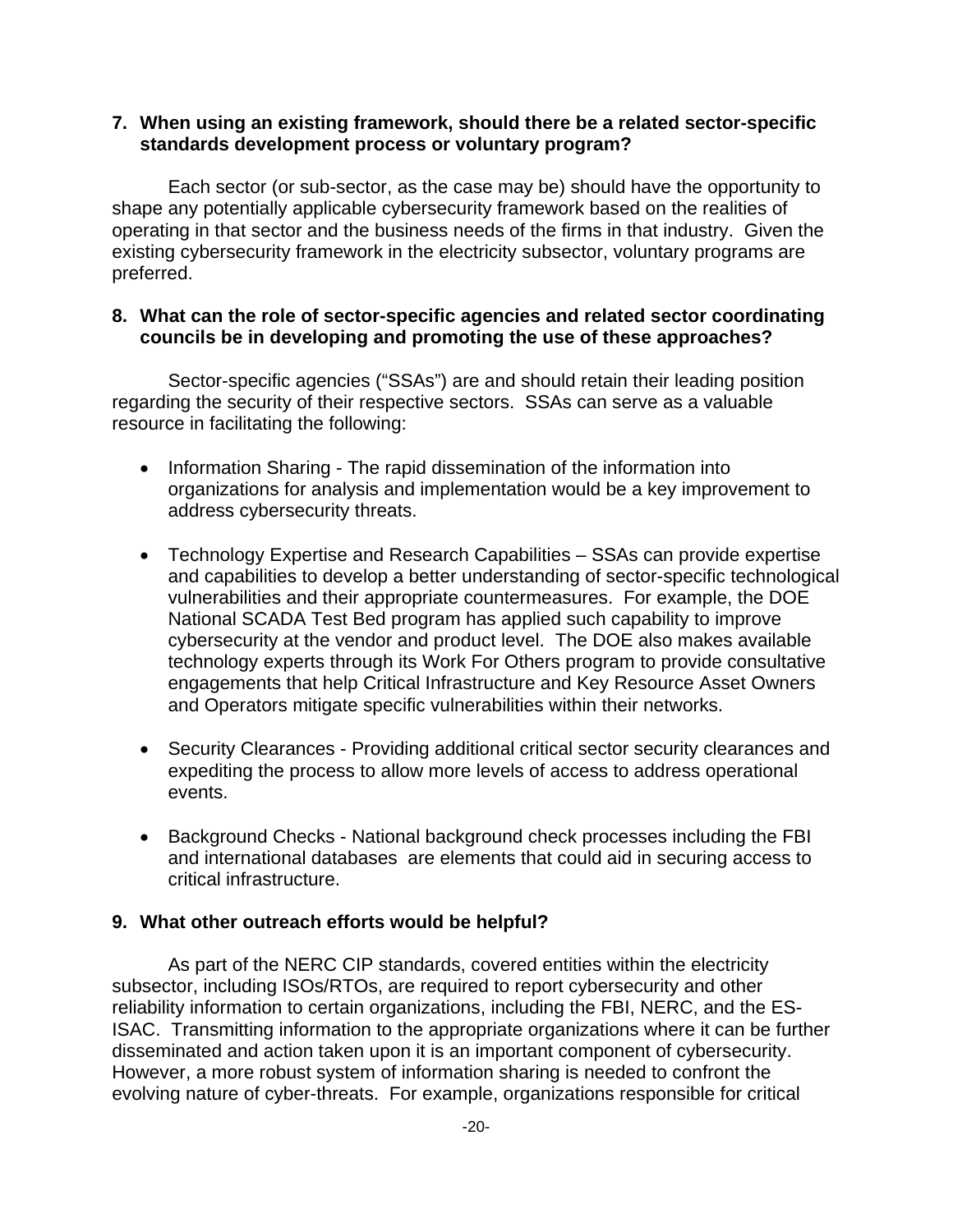infrastructure require better real-time sharing of actionable information pushed to the organizations, and improved sharing of information among industries and between the private and public sectors.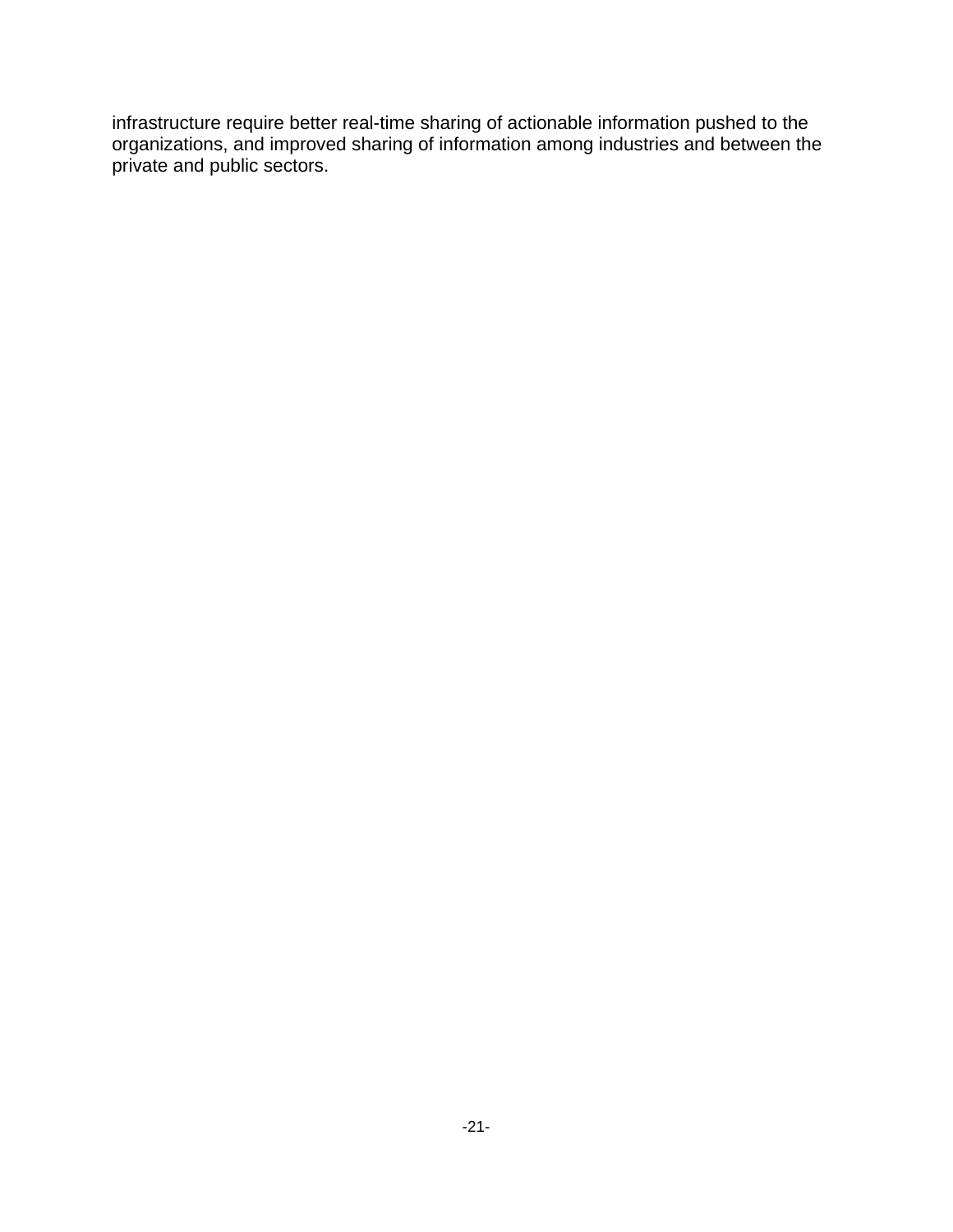# *Section 3: Specific Industry Practices*

In addition to the approaches above, NIST is interested in identifying core practices that are broadly applicable across sectors and throughout industry. NIST is interested in information on the adoption of the following practices as they pertain to critical infrastructure components:

- Separation of business from operational systems;
- Use of encryption and key management;
- Identification and authorization of users accessing systems;
- Asset identification and management;
- Monitoring and incident detection tools and capabilities;
- Incident handling policies and procedures;
- Mission/system resiliency practices;
- Security engineering practices; and
- Privacy and civil liberties protection.

## **1. Are these practices widely used throughout critical infrastructure and industry?**

ISOs/RTOs incorporate most of these practices into their cybersecurity programs. However, privacy and civil liberties considerations for the most part are inapplicable to ISOs/RTOs. Other than information related to ISO/RTO personnel, ISOs/RTOs typically do not have consumer information. Thus, ISOs/RTOs' security practices largely do not raise privacy or civil liberties concerns.

## **2. How do these practices relate to existing international standards and practices?**

The electricity subsector is subject to the NERC reliability standards, including the NERC CIP reliability standards, the scope of which extends into Canada and Mexico. The NERC CIP reliability standards touch on several of the practice areas described above, including:

- Separation of business from operational systems
- Identification and authorization of users accessing systems
- Asset identification and management
- Monitoring and incident detection tools and capabilities
- Incident handling policies and procedures
- Mission/system resiliency practices

## **3. Which of these practices do commenters see as being the most critical for the secure operation of critical infrastructure?**

The cybersecurity practices described above are all important. Each ISO/RTO might prioritize the practices somewhat differently based on its risk assessment experiences and configuration of security programs. Electric reliability is the key focus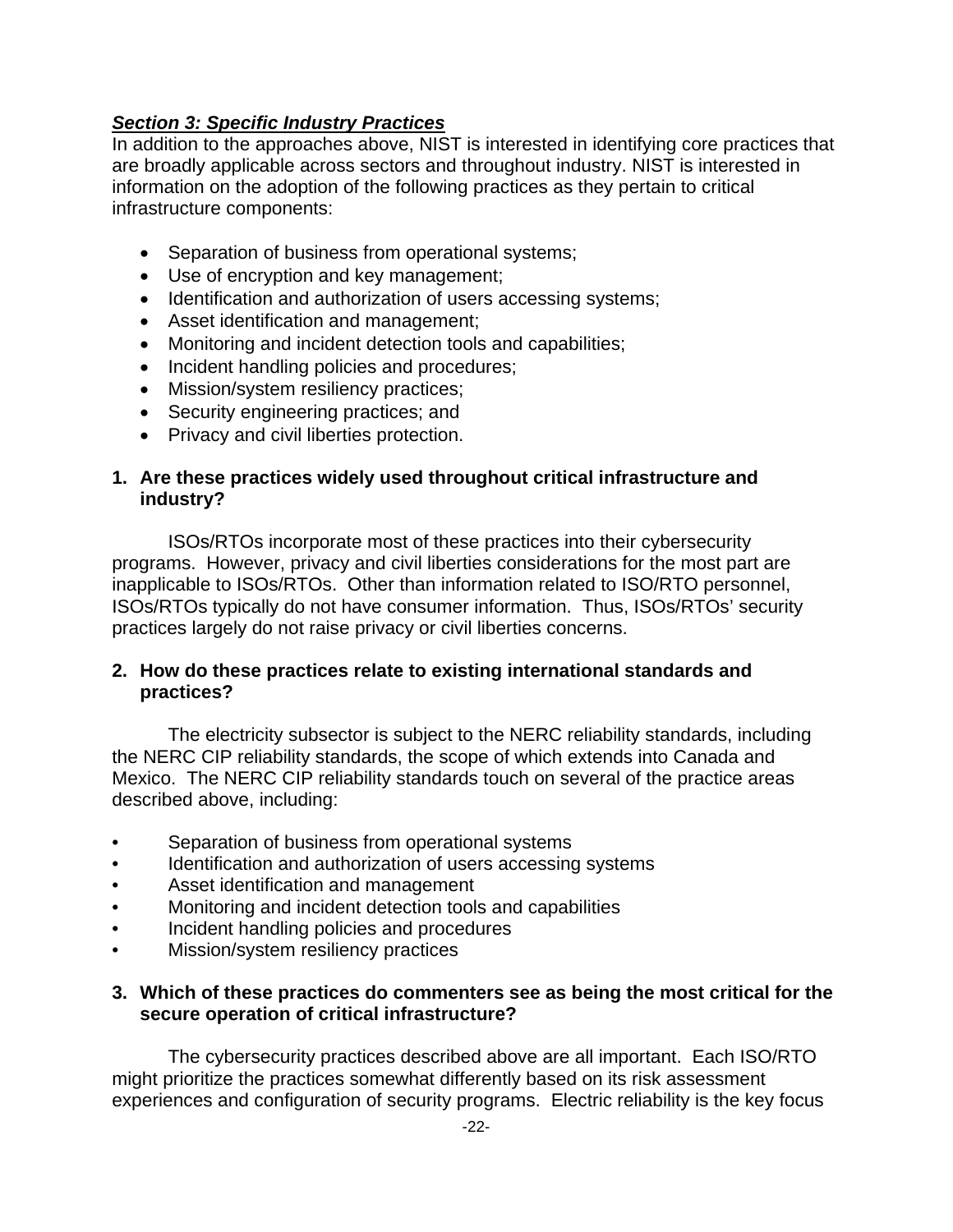of the ISO/RTOs' risk management programs. ISOs/RTOs view these cybersecurity practices through that lens, as well as through the lens of other responsibilities, such as operation of wholesale electricity markets.

## **4. Are some of these practices not applicable for business or mission needs within particular sectors?**

Privacy and civil liberties considerations for the most part are inapplicable to ISOs/RTOs. Other than information related to ISO/RTO personnel, ISOs/RTOs typically do not have consumer information. Thus, ISOs/RTOs' security practices largely do not raise privacy or civil liberties concerns.

## **5. Which of these practices pose the most significant implementation challenge?**

Each ISO/RTO faces different implementation challenges based on its particular risks and required actions.

## **6. How are standards or guidelines utilized by organizations in the implementation of these practices?**

For the electricity subsector, the reliable provision of electric service is the primary goal. Each ISO/RTO maintains a risk management program to manage risks to the reliability of the bulk power system, including a program for addressing cybersecurity risks that draws from both the mandatory and enforceable NERC CIP reliability standards and other industry standards and guidelines. The risk management programs cover the cybersecurity practices described above.

As described above, the electricity subsector is required to comply with the NERC CIP reliability standards and also assess and implement other standards, guidelines, and best practices based on business requirements and risks assessments. Control guidelines and reference frameworks, such as ISO 2700X and NIST SP 800- 53/A, are used as management-level models for governance and process controls. ISOs/RTOs adapt these practices to their needs by implementing specific processes and procedures. ISOs/RTOs further refine these processes to ensure compliance with mandatory standards. The use of these reference frameworks provides additional support.

## **7. Do organizations have a methodology in place for the proper allocation of business resources to invest in, create, and maintain IT standards?**

Each ISO/RTO has a methodology in place to allocate resources for IT standards, though that methodology varies by ISO/RTO based on their specific business requirements and risk assessment. In general, ISOs/RTOs include regular planning as part of their cybersecurity programs to identify resource needs, including needs for IT standards. At a minimum, ISOs/RTOs annually review and approve procedures necessary to support mandatory compliance controls.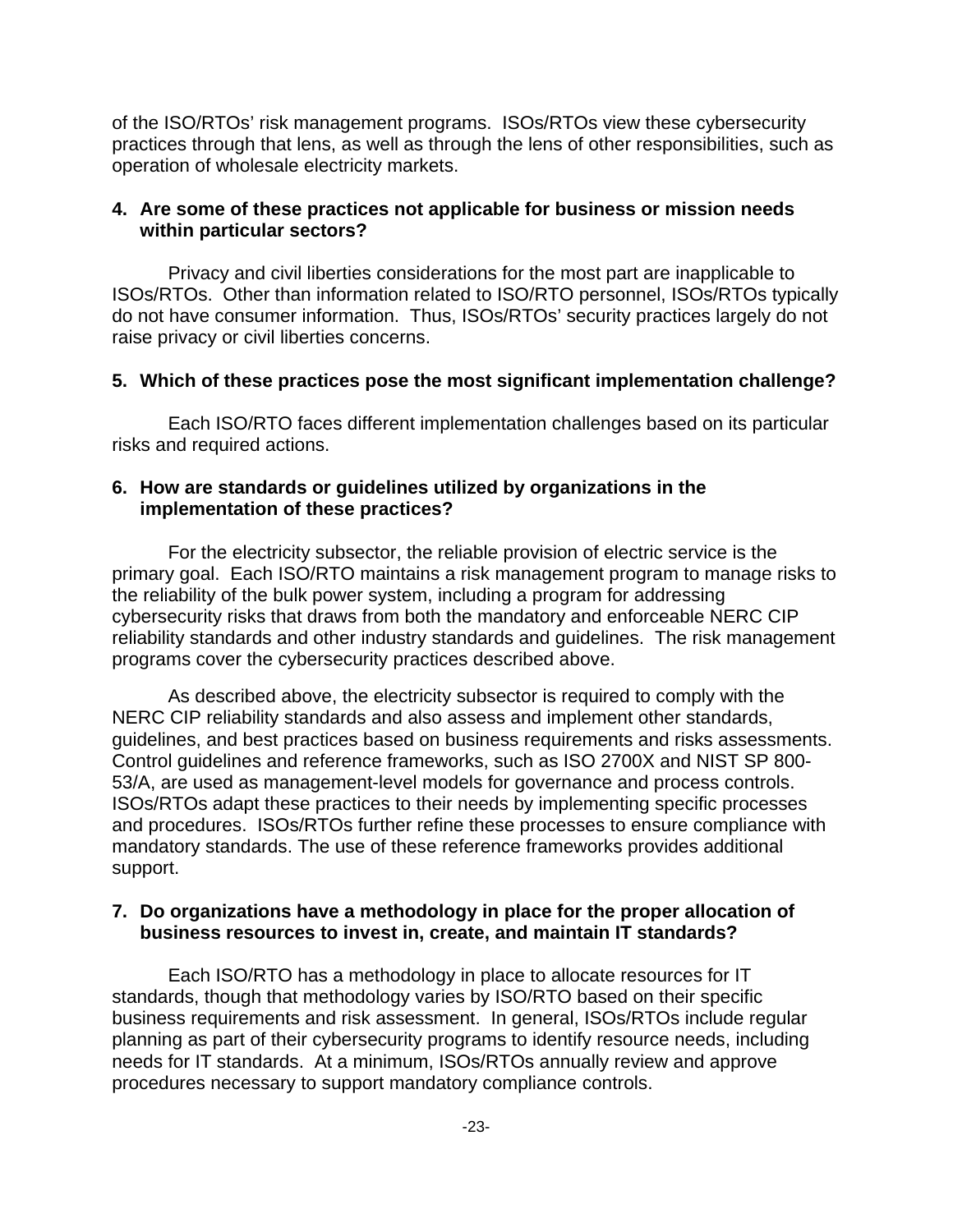## **8. Do organizations have a formal escalation process to address cybersecurity risks that suddenly increase in severity?**

Each ISO/RTO addresses this concern differently according to its local business needs. Each ISO/RTO has a cybersecurity program that includes local incident management, proactive threat management, and vulnerability management. Escalation activities follow organization-specific procedures according to the nature and severity of the risk.

NERC CIP reliability standards (CIP-008-3, R1.1-1.3) require regulated entities to establish incident classification and reporting criteria, formalize incident response actions, roles and responsibilities, and report these incidents to the Energy Sector Information Sharing and Analysis Center ("ES-ISAC"). Furthermore, these standards (CIP-001-2a, R3) require regulated entities to report suspected cybersecurity sabotage events to federal (FBI) or national (Royal Canadian Mounted Police – "RCMP") law enforcement and other appropriate parties within their interconnects or control areas. Finally, the standards (EOP-004-1) require regulated entities to report disturbance events, which could include cybersecurity events, to NERC, the relevant NERC regional entity, and the Department of Energy.

In addition, the electricity subsector supplements public information sources and standard vendor support with sector-specific resources, including ES-ISAC, US-CERT, ICS-CERT, industry associations, and sector-specific vendors to ensure timely access to new threat and vulnerability information. Certain companies within the utility industry also engage outside private sector firms for threat and vulnerability information.

## **9. What risks to privacy and civil liberties do commenters perceive in the application of these practices?**

Privacy and civil liberties considerations for the most part are inapplicable to ISOs/RTOs. Other than information related to ISO/RTO personnel, ISOs/RTOs typically do not have consumer information. Thus, ISO/RTO security practices largely do not raise privacy or civil liberties concerns.

## **10.What are the international implications of this framework on your global business or in policymaking in other countries?**

Business activities of some ISOs are coordinated with Canadian and Mexican organizations. The NERC reliability standards extend to entities in Canada and parts of Mexico.

#### **11.How should any risks to privacy and civil liberties be managed?**

Privacy and civil liberties considerations for the most part are inapplicable to ISOs/RTOs. Other than information related to ISO/RTO personnel, ISOs/RTOs typically do not have consumer information. Thus, ISO/RTO security practices largely do not raise privacy or civil liberties concerns.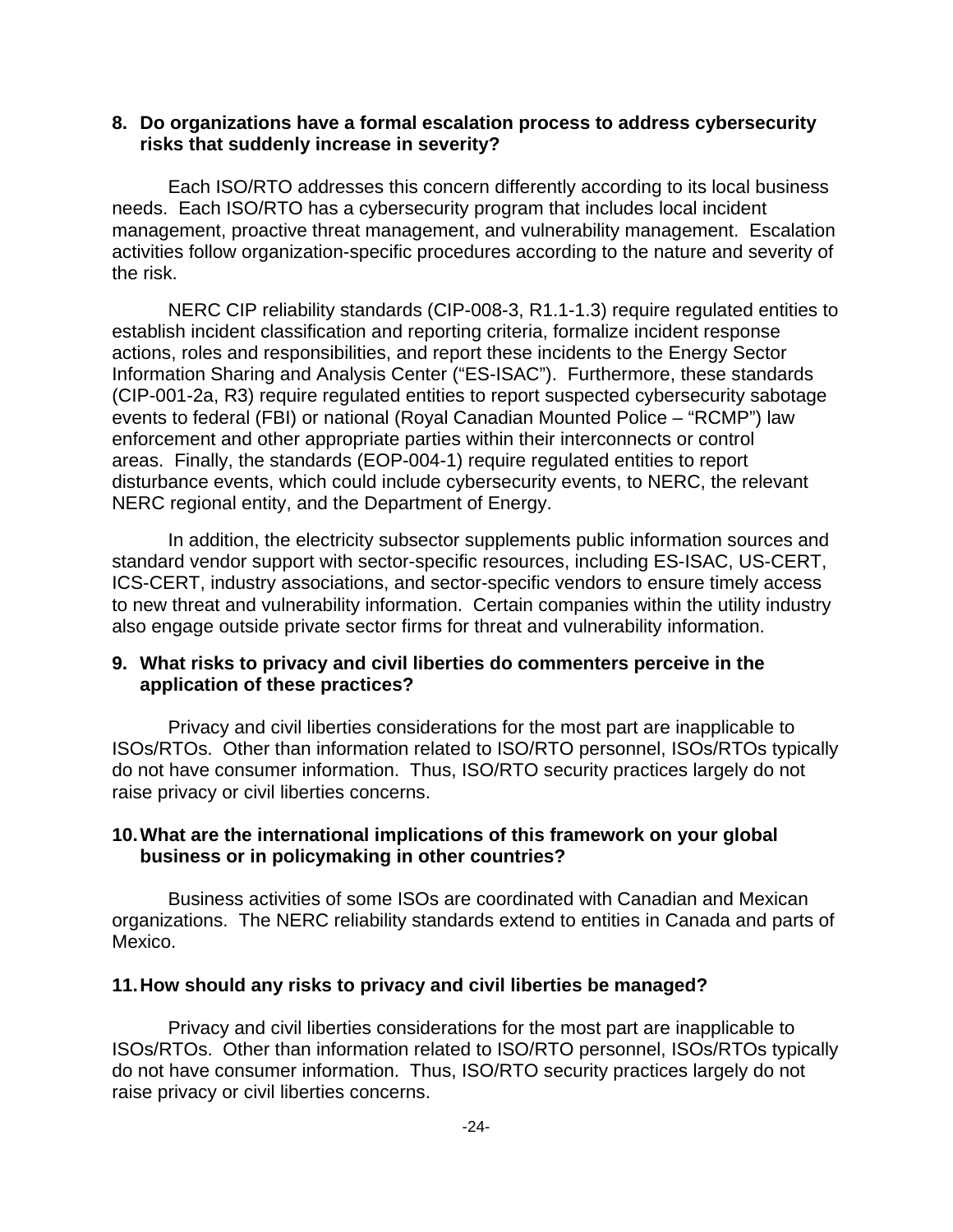## **12.In addition to the practices noted above, are there other core practices that should be considered for inclusion in the framework?**

NIST should address the following practices in developing its umbrella framework:

- organizational awareness and education;
- workforce development through academic education or training programs;
- cooperative research and development regarding cybersecurity technologies and their application;
- vulnerability/application assessment and secure software development techniques;
- robust IT monitoring and rapid change management to reduce operational risk from vulnerability mitigation and to allow faster deployment of patches and other fixes;
- information sharing for threat indicators, analytical techniques, and operational tradecraft; and
- network and host forensics to gather threat indicator data from recovered artifacts.

*/s/ Nancy Saracino /s/ Carl F. Patka* Nancy Saracino General Counsel **Assistant General Counsel** Anthony Ivancovich **Raymond Stalter** Raymond Stalter Deputy General Counsel, Regulatory **Director of Regulatory Affairs** Anna McKenna **New York Independent System**  Assistant General Counsel, Regulatory **Operator, Inc. California Independent System** 10 Krey Blvd. **Operator Corporation** Rensselaer, New York 12144 151 Blue Ravine Road compared cpatka@nyiso.com Folsom, California 95630 amckenna@caiso.com

#### */s/ Matthew Morais /s/ Paul Suskie*

Matthew Morais **Paul Suskie Electric Reliability Council of The Counsel And General Counsel Texas, Inc. Southwest Power Pool** 7620 Metro Center Drive 201 Worthen Drive mmorais@ercot.com (501) 688-2535

Respectfully submitted,

Assistant General Counsel **Senior Vice President, Regulatory Policy** Senior Vice President, Regulatory Policy Austin, Texas 78744 Little Rock, Arkansas 72223-4936 psuskie@spp.org